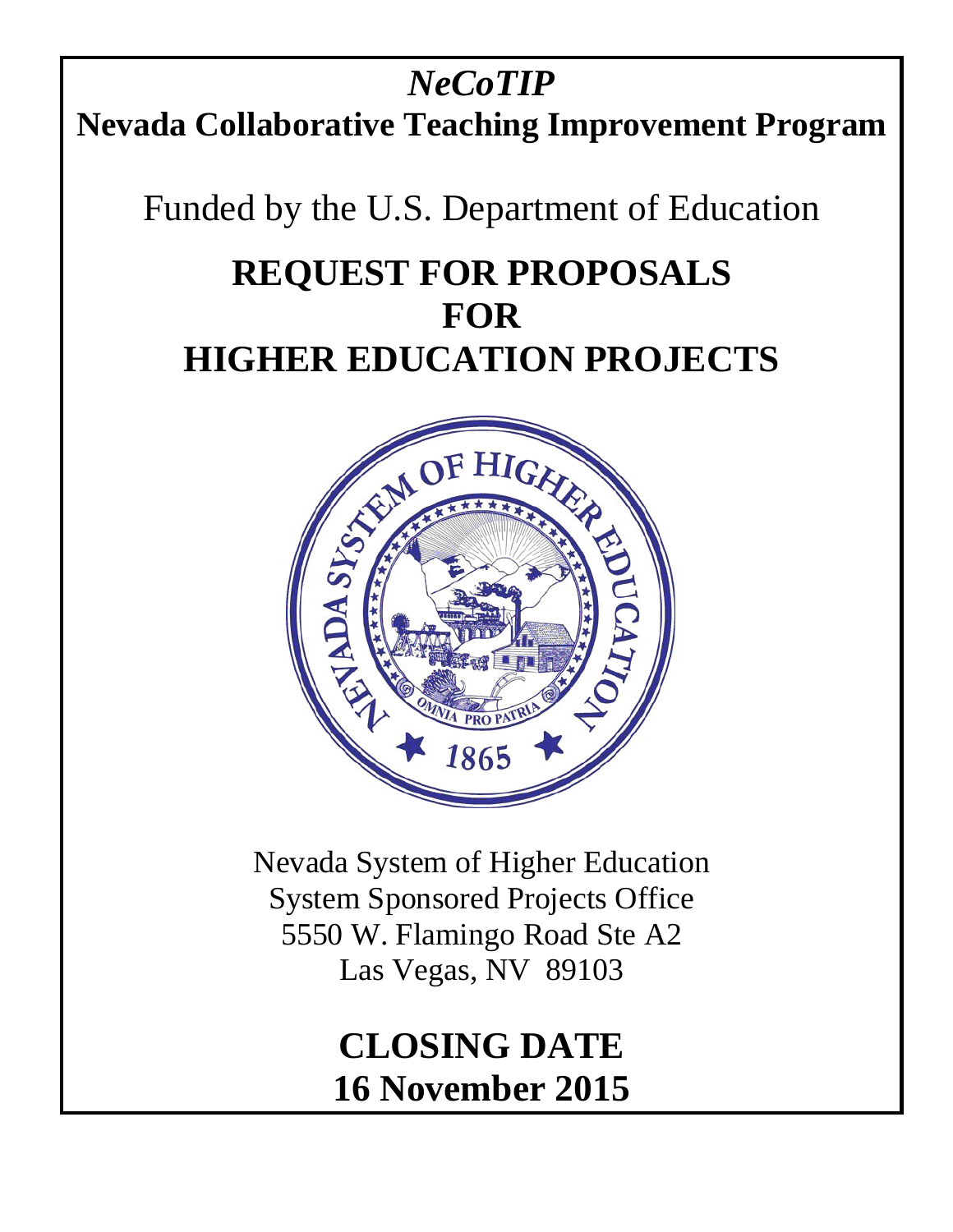# **REQUEST FOR PROPOSALS**

#### IMPROVING TEACHER QUALITY STATE AGENCY FOR HIGHER EDUCATION (SAHE) PARTNERSHIP GRANTS

#### NEVADA COLLABORATIVE TEACHING IMPROVEMENT PROGRAM (*NeCoTIP*)

#### FUNDED BY THE ELEMENTARY AND SECONDARY EDUCATION ACT (ESEA) AS AMENDED BY NO CHILD LEFT BEHIND ACT OF 2001 (NCLB) PUBLIC LAW 107-110 TITLE II, PART A, SUBPART 3

#### **Table of Contents**

#### Part I: Application Information

- A. Introduction
- B. Philosophy for Administering *NeCoTIP* Funds
- C. NSHE Funded Activities: Partnerships
- D. Eligible Partnerships
- E. Project Duration
- F. Geographic Distribution
- G. Use of Funds
- H. Definitions and Acronyms
- I. Selection of Awards
- J. Requirements and Priorities for 2016-2017 Awards

#### Part II: Preparation of Proposals

#### Part III: Grant Administration & Budget Guidelines

- A. Grant Administration
- B. Budget Guidelines

#### Part IV: Proposal Review Process, Evaluation Criteria, and Notification

- A. Demonstrated Need and Improvement of Instruction
- B. Plan of Operation
- C. Evaluation
- D. Resources
- E. Budget and Cost Effectiveness
- F. Overall Quality

#### Part V: Proposal Submission, Award Notification, and Timeline

- A. Proposal Submission
- B. Award Notification
- C. Important Dates/Timeline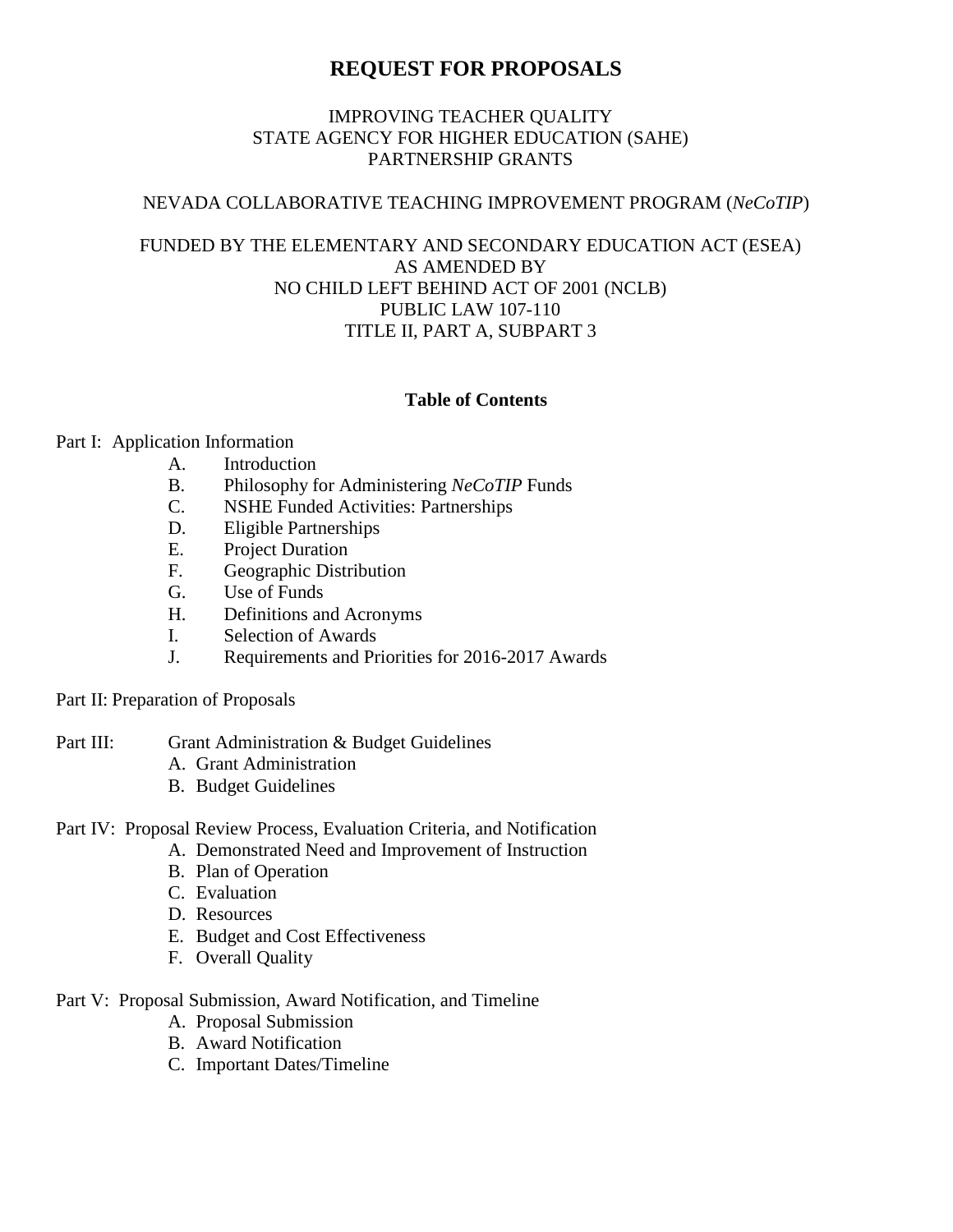#### Appendix A: Forms

Proposal Cover Page Abstract Detailed Funding Budget Form Budget Justification Sample Evaluation Guidance Cooperative Planning Institutional Cooperative Planning Participants Involved Subpopulation Served Currently Funded and Pending Proposals NPO Demonstrated Effectiveness Documentation Statement of Assurances Review Panel Evaluation Form

Appendix B: Contacts

Appendix C: Questions and Answers Regarding Pre-Service Teachers in *NeCoTIP* Projects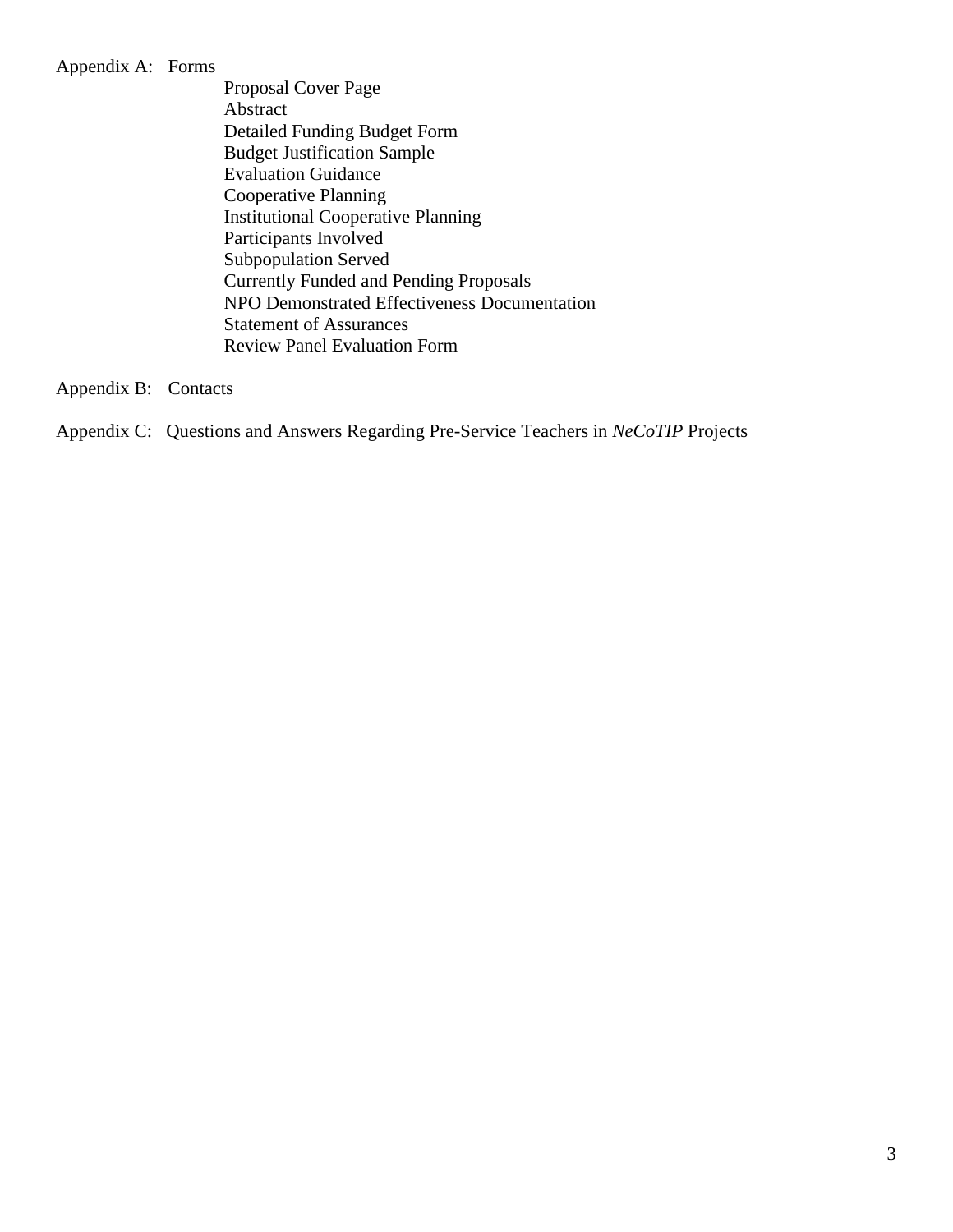# **PART I: APPLICATION INFORMATION**

### **A. Introduction**

The Nevada Collaborative Teaching Improvement Program (NeCoTIP) annually awards federal funding to states for the purposes of strengthening teacher preparation and providing high quality in-service professional development for practicing teachers and other educators.

Most of the federal funding received in Nevada is distributed to schools or projects through the Nevada Department of Education. However, up to approximately \$**280,000** is available to faculty members at colleges and universities or to non-profit organizations, through the Nevada System of Higher Education (NSHE) in the Nevada SAHE competitive grant program, *NeCoTIP*. This request is for proposals for projects to be supported through the NSHE competitive grant program. Projects are to be conducted within a period from January 1, 2016 through September 30, 2017.

**Any contract awarded as a result of this solicitation is contingent upon the availability of funding. This project is funded 100 percent with funds from the federal Elementary and Secondary Education Act (ESEA) Title II Part A Subpart 3 grant program. If Congress reauthorizes the ESEA within a project's lifetime or reduces Title II awards from historical levels, the new law and/or funding levels may require that the project significantly modify its activities and/or budget, or that it cease operating.**

#### **B. Philosophy for Administering** *NeCoTIP* **Funds**

*NeCoTIP* grants provide an excellent opportunity for the educational community to address serious concerns relating to instruction in English language arts, mathematics, and science. NSHE has a strong commitment to increased in-service opportunities for school personnel that support excellent standards-based K-12 education. This year's competition asks for proposals for professional development that helps teachers understand and strengthen their content knowledge in preparation for implementation of the Nevada Academic Standards. The Standards can be found at http://www.doe.nv.gov/Curriculum\_Standards/. (See Appendix B for information on obtaining state content standards, state and national referenced documents, and K-12 contacts). This RFP does not target a particular grade level or instructional methodology. A comprehensive evaluation that provides evidence that the project met its goals and objectives will be mandatory.

# **C. NSHE Funded Activities: Partnerships**

Consistent with the priorities and criteria in the June 2002, Nevada Consolidated State Application the NSHE will make awards from *NeCoTIP* funds to support the following partnership activities to enhance student achievement in participating high-need Local Education Agencies (LEAs):

- 1. Professional development activities in core academic subjects to ensure that:
	- ♦ Teachers and highly qualified paraprofessionals (and, when appropriate, principals) have subject matter knowledge in the academic subjects that the teachers teach (including knowledge of how to use computers and other technology to enhance student learning); and
	- ♦ Principals have the instructional leadership skills to help them work more effectively with teachers to help students master core academic subjects.
- 2. Development and provision of assistance to LEAs and to their teachers, paraprofessionals, or school principals, in providing sustained, high-quality professional development activities that: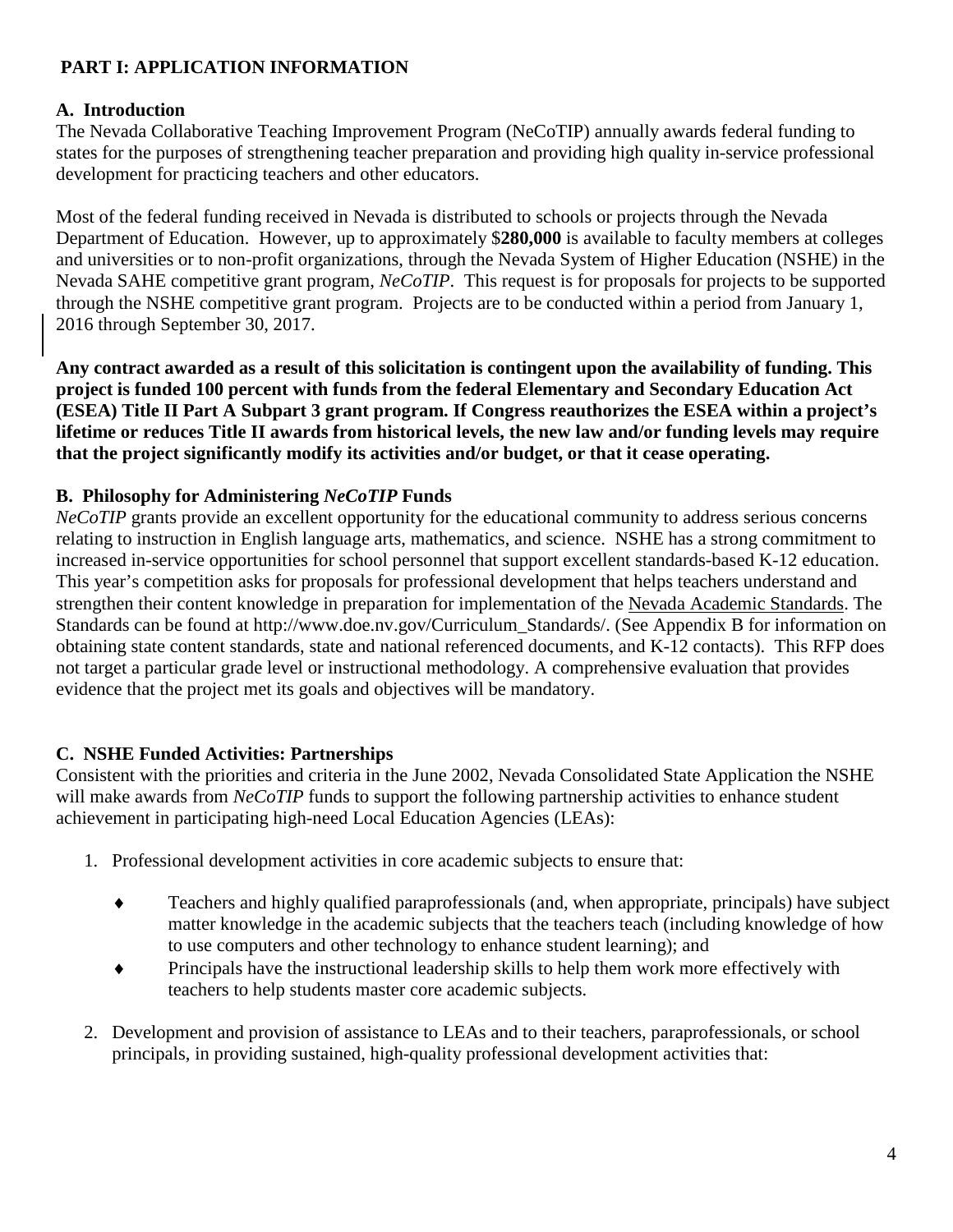- ♦ Ensure that those individuals can use challenging State academic content standards, student academic achievement standards, and State assessments to improve instructional practices and student academic achievement;
- May include intensive programs designed to prepare individuals to provide instruction related to the professional development described in the preceding paragraph to others in their schools; and
- May include activities of partnerships between one or more LEAs, one or more of the LEAs' schools, and one or more IHEs (Institutions of Higher Education) for the purpose of improving teaching and student performance.

# **D. Eligible Partnerships**

1. Must include at least:

- One institution of higher education (IHE), including its division that prepares teachers and principals, **and**
- one school of arts and sciences, and
- one high-need LEA (Clark County School District)
	- *Please note: Clark County School District must be included in every partnership to be eligible for funding. This requirement is necessary because* **NeCoTIP** *projects must benefit high-need LEAs and Clark County is the only Nevada LEA classified as highneed. Please contact Dr. Jeffrey Shih, NeCoTIP Program Coordinator, at [jshih@unlv.nevada.edu](mailto:jshih@unlv.nevada.edu) for Clark County School District contacts.*
- 2. May include:
	- ♦ another LEA,
	- ♦ a charter school,
	- an elementary or secondary school,
	- an educational service agency,
	- ♦ a nonprofit educational organization,
	- ♦ another institution of higher education,
	- ♦ a school of arts and sciences or education within such an institution,
	- ♦ a nonprofit cultural organization,
	- ♦ an entity carrying out a pre-kindergarten program,
	- ♦ a teacher organization,
	- ♦ a principal organization, or
	- ♦ a business

# **E. Project Duration**

Subject to the preceding requirement of sustained professional development, projects may be of any appropriate length up to three years, but approved funding periods are from **January 1, 2016 through September 30, 2017**.

# **F. Geographic Distribution**

The review panel will strive to ensure that funded projects are equitably distributed to schools in all regions of Nevada, subject to the condition that all projects include the Clark County School District in every partnership.

# **G. Use of Funds**

Partnerships may use funds in the preparation, training, recruiting of high quality teachers and principals through the following: promotion activities, tuition, and book fee waivers, graduate credit, registration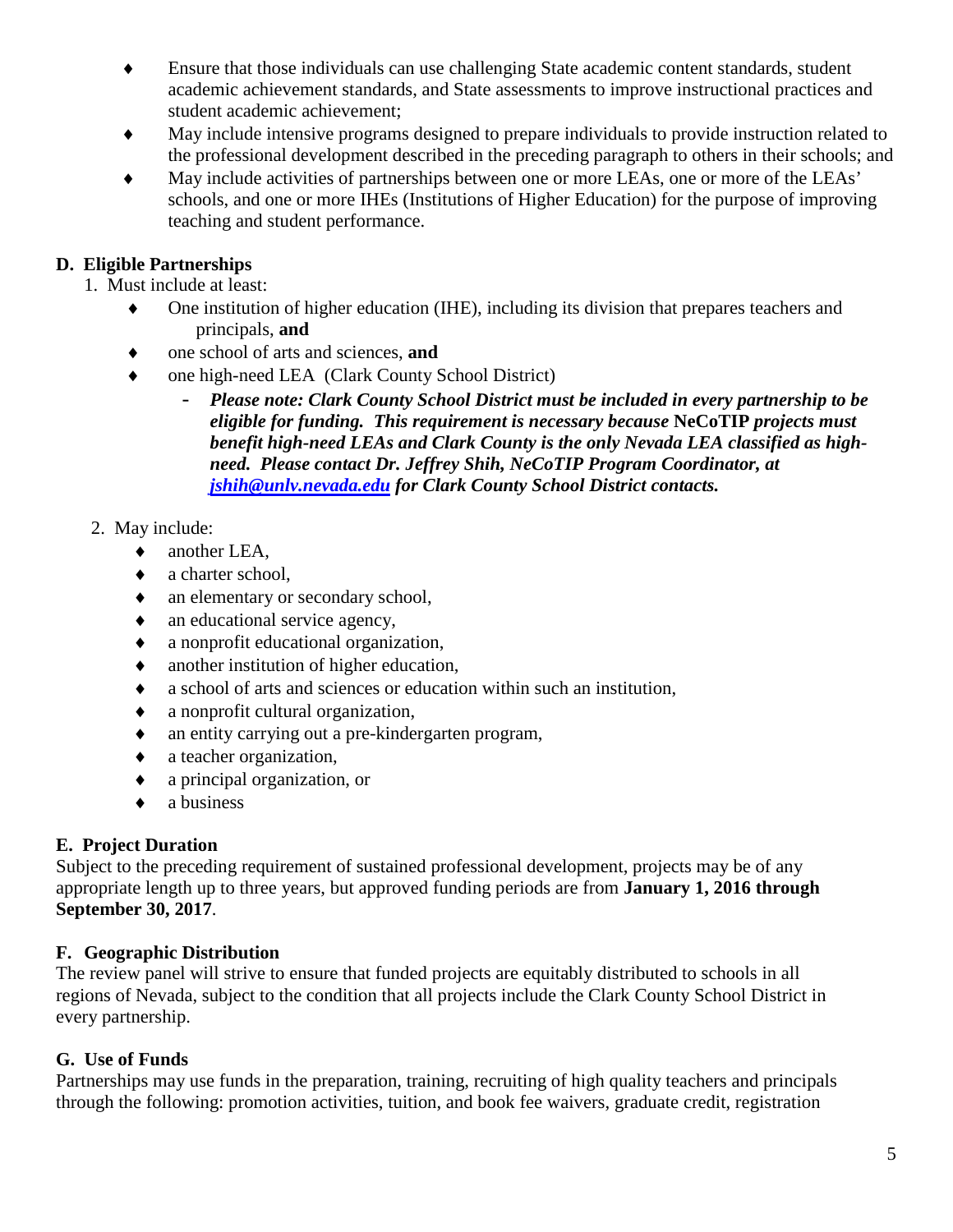payments, travel, meals and lodging, stipends, faculty salaries, and other justifiable program administration costs.

# **H. Definitions and Acronyms**

See Appendix A in **Improving Teacher Quality State Grants Non-Regulatory Draft Guidance**  [\(http://www.ed.gov/programs/teacherqual/guidance.doc\)](http://www.ed.gov/programs/teacherqual/guidance.doc) for definitions of terms in this RFP. A table of acronyms used in this RFP is below:

| <b>Adequate Yearly Progress</b>                   |
|---------------------------------------------------|
| <b>Elementary and Secondary Education Act</b>     |
| Institution of Higher Education                   |
| <b>Local Education Agency</b>                     |
| No Child Left Behind Act of 2001                  |
| Nevada Department of Education                    |
| Nevada Collaborative Teaching Improvement Program |
| Nonprofit Organization                            |
| Nevada System of Higher Education                 |
| <b>Request for Proposals</b>                      |
| United States Department of Education             |
|                                                   |

#### **I. Selection of Awards**

The screening and selection process will include an application review team, scoring criteria and final review. The review team consists of administrative faculty from all NSHE institutions and representatives from the Nevada Department of Education.

#### **J. General Requirements and Priorities for 2016-2017 Awards**

Several federal and state-level requirements must be met by any project funded in this competition. To be considered responsive to this request, proposals must meet each of the following requirements:

# **1. Eligible Sponsoring Institutions**

Proposals must be submitted by a regionally accredited institution of higher education in Nevada.

# **2. Eligible Disciplines**

Projects may address professional development of elementary, middle, or high school teachers in English language arts, mathematics, or science. There is a great need at this time for projects to:

- ♦ help teachers (especially ELL and special education teachers) meet the NCLB "highly qualified teacher" requirements, and
- ♦ support "high-need" schools (defined in Nevada as schools "in need of improvement" that have
	- o more than 50% minority students and/or 71% students of poverty, and that have
	- o more than 20% of their teachers who have not met the NCLB "highly qualified teacher" requirements and/or have more than 20% of their teachers with less than three years of teaching experience.

# **3. Consistent with Systemic Reform of Education**

Although use of these funds is limited to a specified period, projects must also be consistent with longer-term systemic reform of education. Projects must:

- ♦ be aligned with state content standards for English language arts, mathematics, and science;
- ♦ set high expectations for all students to close the achievement gap;
- ♦ encourage collaboration and networking between content specialists, teacher education specialists, and practicing teachers;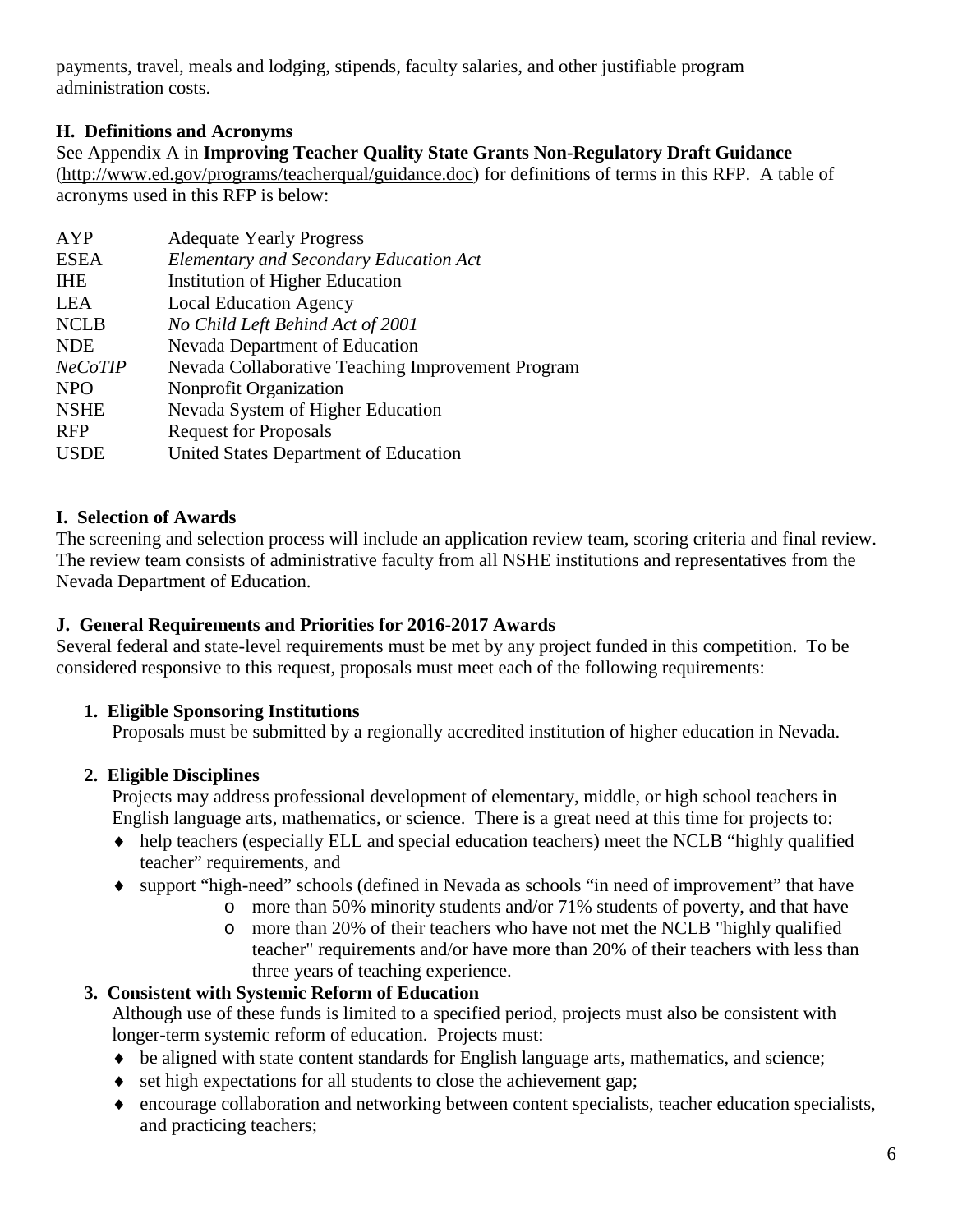- ♦ employ educational strategies based on scientific research (applicants must provide literature citations that show that the methods they will employ have been demonstrated to be effective and are based on scientific research); and
- ♦ must value high quality in-service professional development for elementary, middle or high school teachers and provide professional development activities that help teachers learn to teach for conceptual understanding by incorporating the Standards for Mathematical Practice or an integrated model of literacy throughout Reading, Writing, Speaking, and Listening.

#### **4. Cooperative Planning and Collaboration**

#### ♦ **LEA Collaboration**

It is essential that the higher education partners consult with the local education agency (LEA), both the school district and the school(s) with whom they will work about the specific needs of the district and the schools (see below under *Participant Input and Involvement in Planning*). Evidence of local educational agency (LEA) involvement in project planning, and a formal agreement between the college, university, or NPO and the LEA(s) or consortium of LEAs must be included in the proposal. This requirement is consistent with a federal requirement and with a priority of the NSHE to encourage a seamless system of education, kindergarten through postsecondary levels (See Appendix A for the Cooperative Planning Agreement Form). Applicants must align their projects with the existing infrastructure of district, regional and Nevada State Department of Education (See Appendix B for K-12 contacts) professional development activities in order to:

- o expand statewide professional activities based on identified needs and long term goals,
- o support systemic educational reform,
- o develop a second generation of educational leaders in English language arts, mathematics, and science, and
- o promote educational partnerships.

#### ♦ **Participant Input and Involvement in Planning**

Teacher participants and/or administrators from the school(s) to be served by the project must have input and be involved in project content, planning, and proposal preparation for all professional development projects. This requirement is intended to ensure that the nature, content, and academic credit (if any) for a course, workshop, or other activities will meet the needs of the teachers to be served and will promote efficient use of *NeCoTIP* funds. Projects must be aligned with Nevada's English language arts, mathematics, and science content standards.

#### ♦ **Joint Effort within Higher Education Institutions**

Faculty members representing one or more of the English language arts, mathematics, and science core disciplines must have major roles in design and operation of the proposal and project. In addition, a faculty member from the college, school, division, or department of education must be an active collaborator in the design, conduct, and evaluation of the project and submission of the proposal (See Institutional Cooperative Planning Agreement Form, Appendix A). Faculty in either a core content area or a teacher education program may serve as the project director.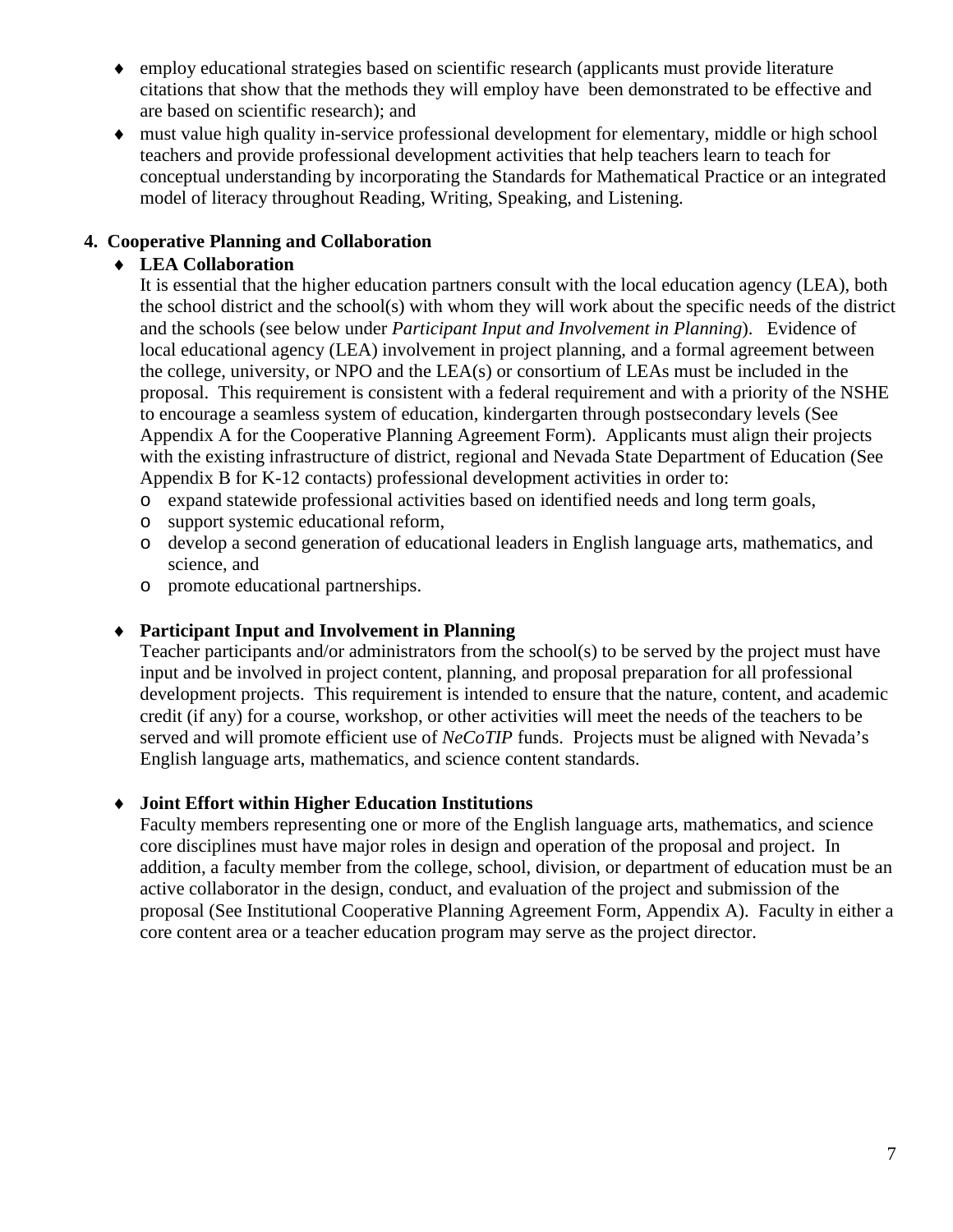#### **5. Nonprofit Organizations (NPOs) of Demonstrated Effectiveness**

Nonprofit organizations are responsible for submitting documentation of their demonstrated effectiveness in delivering high-quality professional development in English language arts, mathematics, and/or science. This includes the organization's prior experience in providing professional development and other relevant factors that bear on the NPO's ability to provide effective delivery service. (See NPO Demonstrated Effectiveness Form, Appendix A).

#### **6. Sustained, Intensive Professional Development**

The U.S. Dept. of Education requires *NeCoTIP* to show sustained professional development of teachers, using methods based on scientific research. To receive support, a professional development project must include activities for individual teachers spread over at least a six-month period. The project must increase teachers' knowledge of subject matter and effective instructional strategies, and be designed to document the application of that knowledge and pedagogy in the classroom to increase student achievement. Projects concentrated entirely upon summer activities will not be funded. Summer projects must include substantial follow-up components in the succeeding months. Follow-up components may be in person or use distance-learning technology. Regardless, projects should be designed in such a way that provides and/or promotes continuing on-site professional development. Applicants are encouraged to read the materials on Professional Learning Communities written by Leslie James, the Nevada Department of Education Title II A Coordinator that can be found at the *NeCoTIP* website, http://www.nevada.edu/spo/plc.pdf

#### **7. Project Duration**

Subject to the preceding requirement of sustained professional development, projects may be of any appropriate length, but must be completed within the period running from January 1, 2016 through September 30, 2017.

**8. Alignment with English Language Arts, Mathematics, and Science State Content Standards** Professional activities must be directly linked to state content standards for English Language Arts, Mathematics, and Science. The standards can be found at: http://www.doe.nv.gov/Standards.html The Nevada Academic Content Standards can be found at: [http://www.doe.nv.gov/Curriculum\\_Standards/](http://www.doe.nv.gov/Curriculum_Standards/)

#### **9. Professional Development in the Use of Educational Technology and/or the Use of Distance Education in Professional Development**

NSHE has a priority for increased access to needed educational experiences for Nevada's K-12 teachers utilizing distance education. The delivery of instructional support materials and courses and programs may be made available through the K-16 Partnership for Distance Learning. The support of effective use of technology in the classroom is a theme that should underlie any initiative.

#### **10. Collaboration with other Student and Teacher Enhancement Programs**

Colleges and universities are encouraged to determine whether similar initiatives already exist, and to work cooperatively with existing initiatives in developing their proposal. These institutions should explore options for a continuing commitment, including establishment of formal courses in academic departments, to meeting the needs of the teacher. Previously funded *NeCoTIP* projects are encouraged to explore with their colleagues in other institutions options for replicating their programs.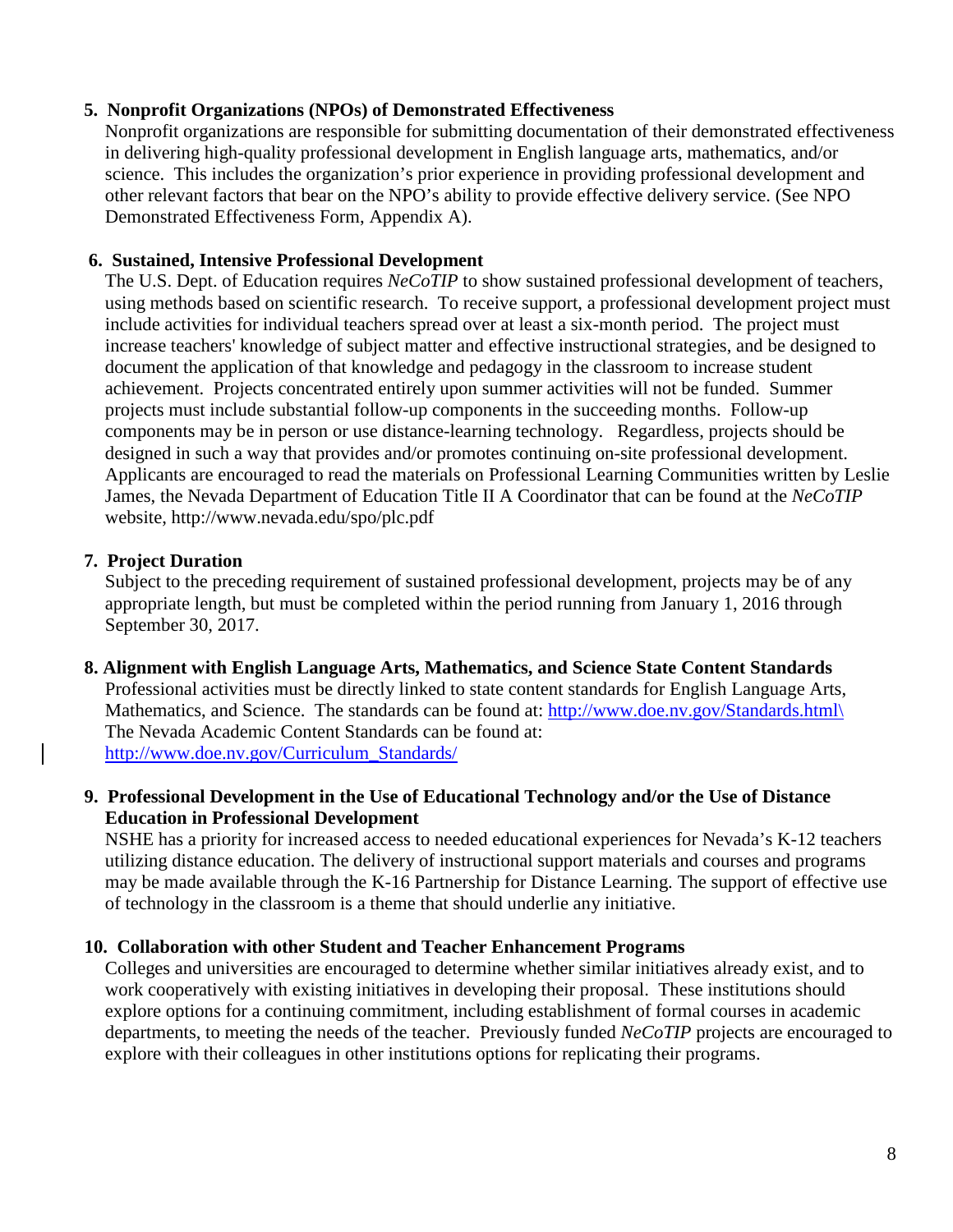#### **11. Projects must target student subpopulations in greatest need**

The projects must specifically target effective instructional strategies to enable students in at least one of the subpopulations to master the core academic subjects. This target is consistent with the Nevada State Board of Education goal of eliminating the achievement gaps between population groups. These subpopulations, as per NCLB  $(1111)(b)(2)(C)(i)(II)$  and needs identified in Nevada, are students with disabilities, economically disadvantaged students, students with limited English proficiency, and students of African American, Hispanic, and Native American.

# **12. CCSD Targeted Priorities**

- Implementing the Nevada Academic Content Standards in K-12 English Language Arts and **Mathematics**
- Integration of Nevada Academic Content Standards in K-12 English Language Arts and Mathematics into Science and Social Studies.
- Increasing teacher content knowledge in K-12 mathematics, science, English language arts, and social studies aligned to the Nevada Academic Content Standards and/or Nevada State Standards.
- Utilizing blended learning, with a specific focus on instructional technology
- Furthering the development of STEM-based instruction.
- \* Focus on two of the three Dimensions of the Framework for K-12 Science Education; Science and Engineering Practices and the Crosscutting Concepts.

#### **13. Private School Involvement**

The IHE-LEA partnerships must offer services equitably to public and private educational personnel. If the IHE-LEA partnership notifies public schools of a project for their participation, then the partnership must also notify private schools. If the IHE-LEA partnership includes schools in the planning process, then the partnership must also notify private schools to participate in the planning.

However, the private school may not have the criteria that the IHE-LEA partnership looks to serve (such as, teachers of low-performing students). As a result, not all private schools will be necessarily included in a project since they may not have teachers with low performing students.

To provide services on an equitable basis to private schools, the partnership must send a letter to the appropriate private school official from each non-profit private school in the LEAs targeted for participation. The Private Schools Directory is available at the NV Department of Education website [\(www.doe.nv.gov\)](http://www.doe.nv.gov/), under the "Resources" link. Nonprofit schools are designated by "@."

In your proposal, describe the IHE-LEA partnership efforts to include the private nonprofit schools in the design and/or participation in the professional development project.

# **PART II: PREPARATION OF PROPOSALS**

#### **Proposal Description**

All proposals must be submitted on the official forms provided in Appendix A except for those sections indicated. Proposals must be typed and adhere to the following format. The proposal narrative must not exceed **ten (10) double-spaced pages. Margins must be set at 1-inch, 12 point font Times Roman, only charts/tables may be 10 font Times Roman.** Proposals must be submitted with required signatures as an Adobe Portable Document File (\*.pdf) and received by Monday, November 16, 2015 by 5:00 p.m.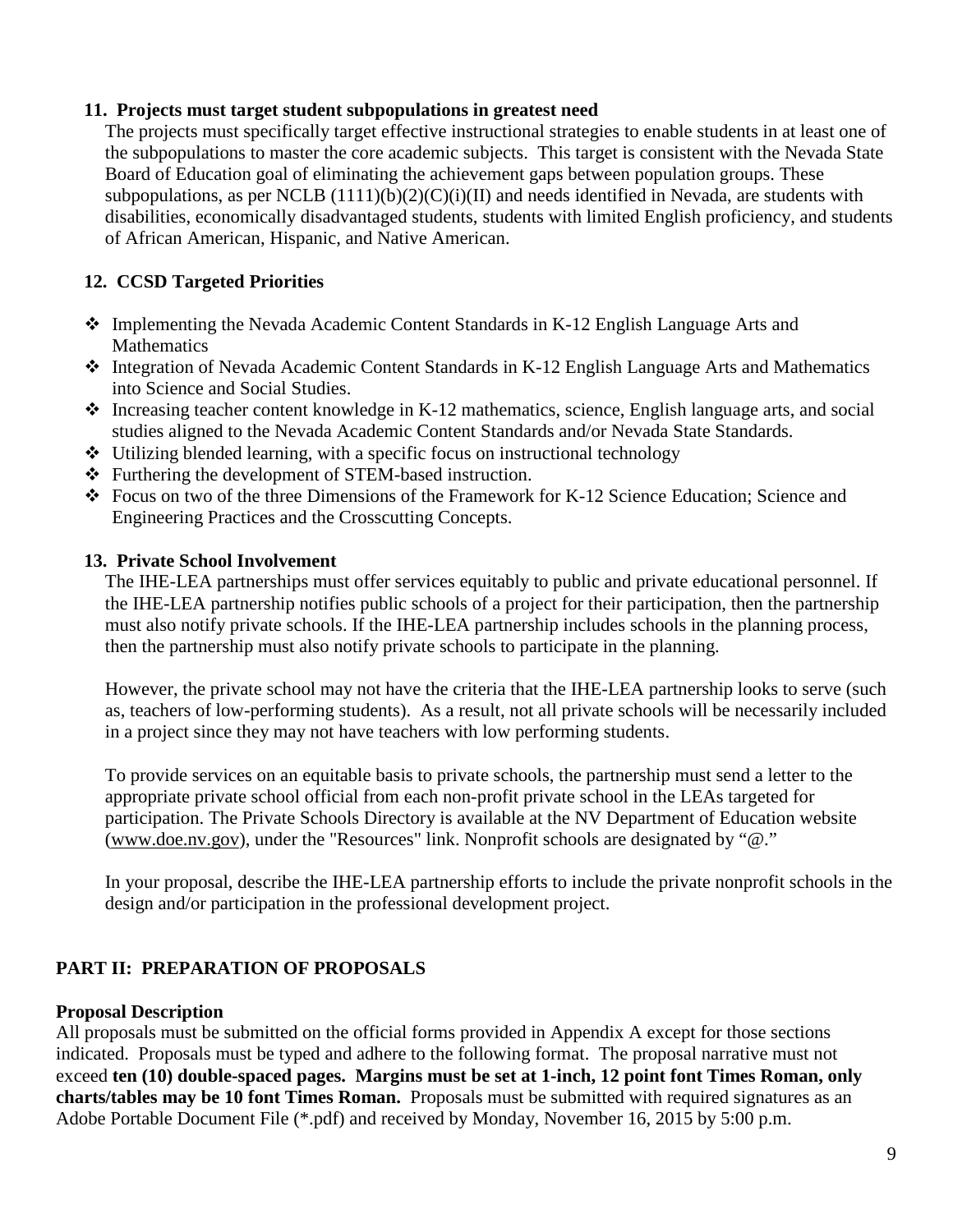Use the headings identified below, in the order indicated below, to submit your complete proposal: (1) cover page form, (2) abstract, (3) 10 page narrative (maximum), (4) budget summary form, (5) budget narrative, (6) vitae (**one page per person**), (7) cooperative planning agreement, (8) letters of support, (9) participants involved form, (10) currently funded and pending proposals form, (11) NPO form (non-profit organizations only), (12) statement of assurances, and (13) Review Panel Evaluation Form. All major subject headings must be underlined and/or highlighted. All pages must be numbered, beginning with cover page as page 1. *Appendices are limited to 5 pages. No previous program materials or published items are allowed in the Appendix. Proposals submitted with these disallowed items or over the page limitation will be returned without consideration.*

# **1. Cover Page (form in Appendix A)**

- List of collaborating LEAs.
- Signature of project director.
- Signatures of appropriate officials of the applying institution.

# **2. Abstract (form in Appendix A)**

- A one-page concise summary that includes: collaborating groups and participants, main activities, and expected project outcomes. This information will be used in the review process as well as to announce and advertise funded NSHE *NeCoTIP* projects.
- **3. Narrative (print on plain pages, 10 pages maximum). Use these headings, in this order: Cooperative Planning:**
	- Identify specific local professional development needs that the project will address. (e.g., alignment with school and/or teacher needs; participant involvement in planning).
	- Describe needs, roles, and contributions of each collaborative unit, including how these collaborations fulfill needs identified in LEA professional development plans.
	- Describe how the collaborative structure will enhance project's success.

# **Objectives and Anticipated Outcomes:**

- State objectives in concise terms and a measurable format.
- Anticipated outcomes must address effect of project on target audience.

Each proposal must specify how each of the following is addressed:

- Implementation of the professional development priorities.
- Professional development that addresses state content standards for English language arts, mathematics, and science.
- Sustained professional development including follow-up.

# **Activities:**

- Describe proposed activities, including the following information for each activity: time allotted, staff person responsible, and relationship to a specific measurable objective.
- Describe how proposed activities will lead to meeting the measurable objectives.
- Describe how the activities address priorities listed above in this RFP. If the activities involve a college course and/or teacher workshop, the description should include the following information: course of study or syllabus, identification of textbooks and/or reference materials, methods of participant evaluation, and name(s) of person(s) teaching the course/workshop.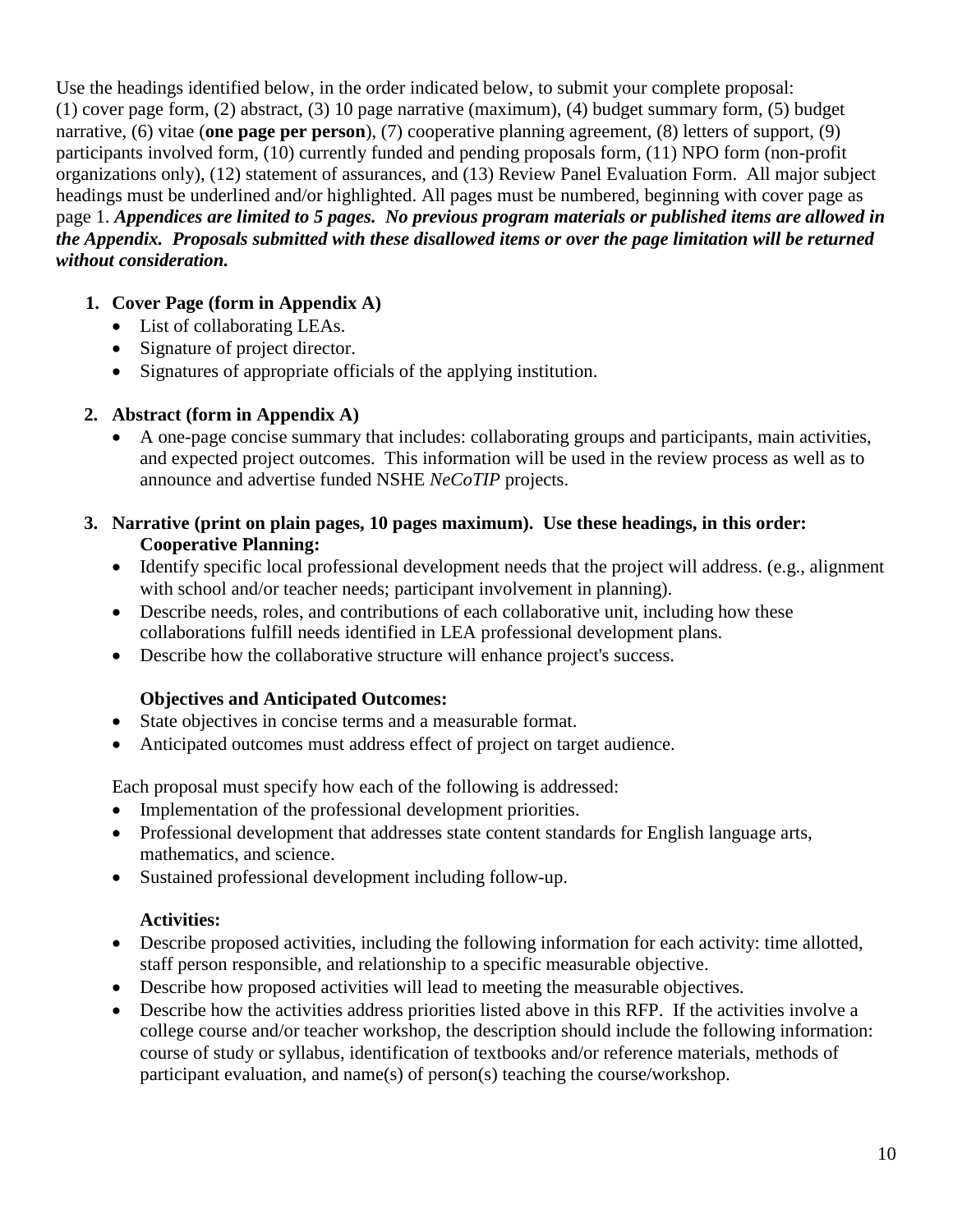#### **Achievement and Impact of Similar Current/Previous Projects:**

*This section applies if your proposed project is an expansion or continuation of an earlier project of the project director or institution. If you do not complete this section, your proposal cannot be considered for this funding cycle.*

- Include data on previous project's effect on participants (e.g., how participants' involvement changed their ability in English language arts, mathematics, or science; changed their teaching methods; changed their attitudes and/or learning styles).
- Describe the relationship between success of previous project(s) and anticipated outcomes of proposed project.

#### **Replication and Dissemination:**

- Describe specific plans for replication of project to NSHE institutions and local school districts.
- Outline plans for dissemination of project's successes.

# **Evaluation Plan (format in Appendix A):**

- Describe how the project will contribute to the implementation of the priorities and how the project will measure its success in those efforts. Evaluation of these projects continues to be a weakness in these projects, and we recommend applicants to use *Assessing Impact: Evaluating Staff Development*  (by Joellen Killion, National Staff Development Council, revised 2007, [www.amazon.com](http://www.amazon.com/) ) in developing their evaluation plan. Another recommendation is to align professional development with the Professional Learning Standards from Learning Forward (http://learningforward.org/standards)
- All projects must include within their budget an additional 5% to go towards an outside evaluator. The evaluator will work with you on your project to meet your evaluation goals and will provide the expertise that is needed to strengthen each project. For example if your budget is \$25,000, then \$1,250 will need to be directed towards the evaluation piece and evaluator. Collaboration with your evaluator before proposal submission is strongly encouraged. If you need help finding an evaluator, please contact Dr. Shih at  $\frac{\sinh(\omega)}{\cosh(\omega)}$ .

# **References Cited (not included in page limitation):**

• Full references must be provided for any materials cited in the narrative.

# **4. Budget Summary (form in Appendix A)**

#### **5. Budget Narrative (no form, print on blank page)**

• Use a separate sheet following the budget summary to provide a concise narrative description for each budget line item, including a description of time involvement, roles, and responsibilities of the project director and staff. Each partner should have a separate budget summary.

# **6. Vitae**

• Provide a **one-page vita** for each of the following: project director, project staff members, graduate students, and teachers who have a major role in the project. **(Do not include more than one page per person)**

# **7. Cooperative Planning Agreement(s) (form in Appendix A)**

• Description of collaboration and previous planning including methods used to involve school personnel.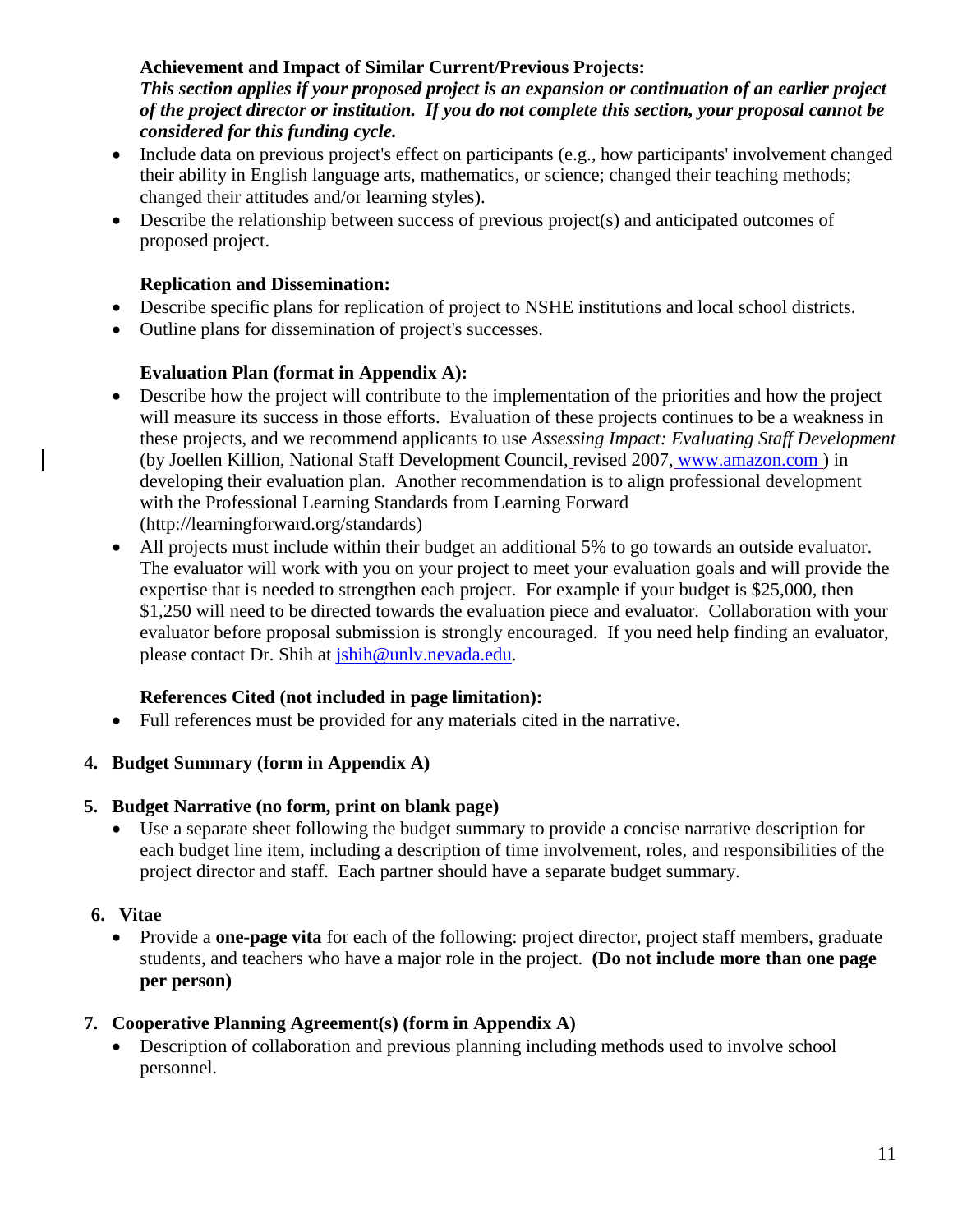# **8. Letters of Support**

- New to this funding cycle, a letter of support from the appropriate content Director from the Instructional Design and Professional Learning Division of the Clark County School District will be **required**. This letter must include a ranking of the proposal by the director for the content area.
- Brief letters from the Superintendent of the LEA and /or the principal(s) of the school(s) verifying their intent to participate in your program.

# **9. Participants Involved (form in Appendix A)**

- Provide an estimate of the number of teachers to be served.
- Provide an estimate of the number of schools and/or school districts to be served.
- Provide an estimate of subpopulations served.

# **10. Currently Funded Projects and Pending Proposals (form in Appendix A)**

• Provide a list of currently funded projects and pending proposals involving the project director and associated staff members.

# **11. NPO Demonstrated Effectiveness Form (if required) (form in Appendix A)**

# **12. Statement of Assurances (form in Appendix A)**

• The proper institutional representative must sign this form.

# **13.** *NeCoTIP* **Review Panel Evaluation Form (form in Appendix A)**

• Type in the title of your proposal and principal investigator name(s).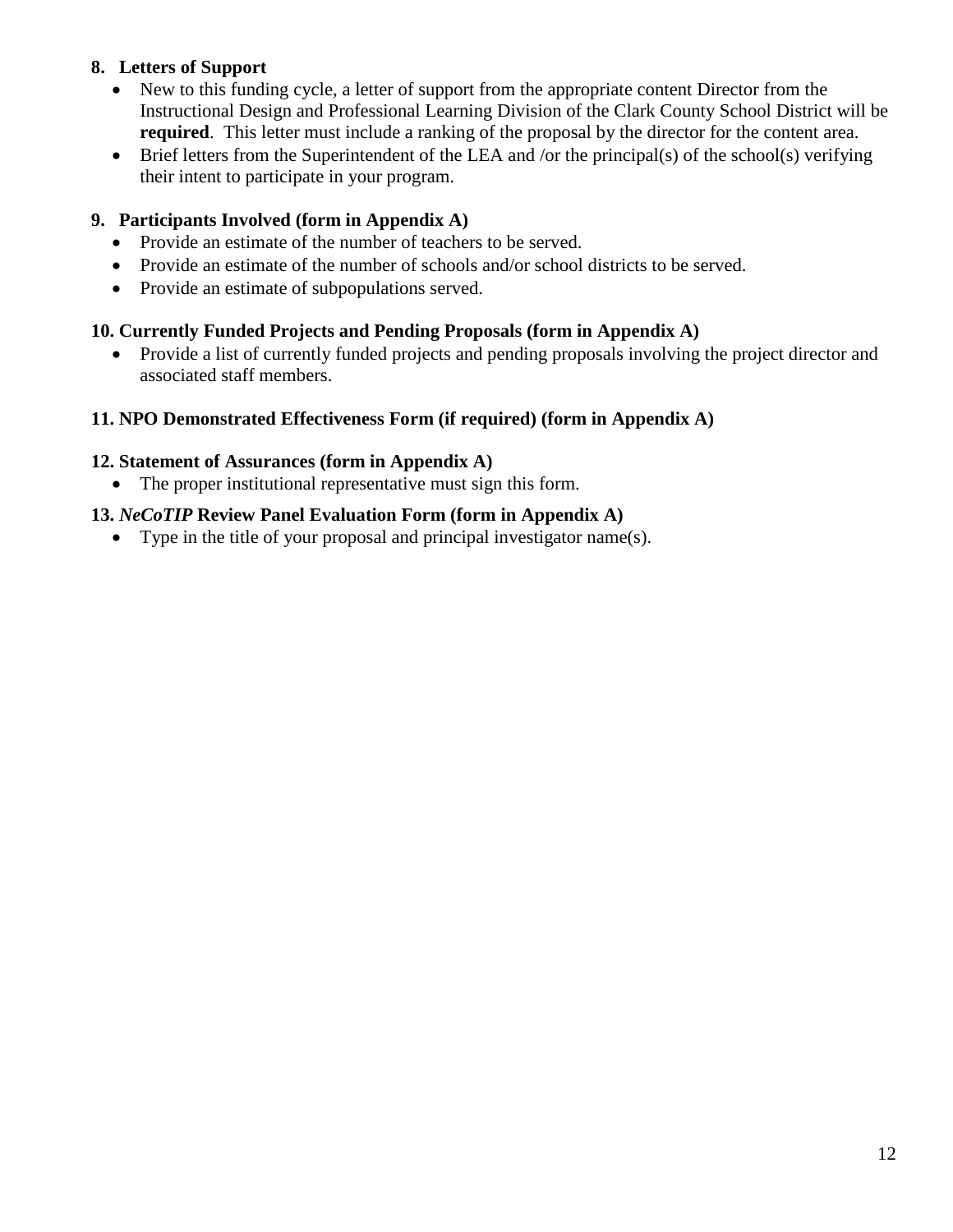# **PART III: BUDGET GUIDELINES AND GRANT ADMINISTRATION PROCEDURES**

#### **Budget Guidelines**

The NSHE recognizes the need for *NeCoTIP* grants to serve as many teachers as possible. With limited funds available and numerous proposals expected, proposal writers are encouraged to develop efficient and highly effective proposals that incorporate funds available from other sources when appropriate. *NeCoTIP* awards funded in the past have ranged from \$5,000 to \$150,000. We anticipate fewer, larger awards in this *NeCoTIP* funding cycle.

#### **Special Rule:**

**No single partner in an eligible partnership may use more than 50 percent of the funds made available to the partnership under this section.**

The following budget guidelines are to be used in budget preparation:

- ♦ Grants should pay the direct costs of the project. Summer or reassigned-time for faculty salaries and fringe benefits; graduate and undergraduate students; and/or peer teachers should directly benefit proposed project activities.
- ♦ Consultant Fee

Maximum of \$200 per day plus expenses for those employed as instructors. Must not exceed institutional salary levels. NSHE employees cannot be paid as consultants on *NeCoTIP* grants.

Include 5% of your overall budget for the evaluator to evaluate your project.

♦ Supplies, Materials, Copying

Must be for items not associated with a credit course and MUST BE fully justified. Routine office supplies and operating expenses are not allowable. Supplies and copying are only allowable for special purposes such as workshop materials.

♦ Food

Grant funds may not be used towards the purchase of food or beverages.

♦ Travel Expenses for Staff and Participants

Reasonable expenses for participants at meetings integral to project success; travel for project staff to conduct on-site evaluations and follow-up.

Nevada receives the minimum allocation for *NeCoTIP* grants. As such, out-of-state travel requests will be carefully reviewed. It is encouraged that alternative sources of funding for out-of-state travel should be sought from the campus, Nevada Department of Education, and local school districts.

♦ Equipment

*NeCoTIP* funding should not be viewed as a mechanism to provide equipment for an ongoing program. Although equipment purchases are not prohibited with *NeCoTIP* funding, proposals that request substantial amounts for equipment will be scrutinized carefully and may receive lower priority.

#### ♦ Indirect Costs

Indirect costs are allowable and must be specified in the budget proposal.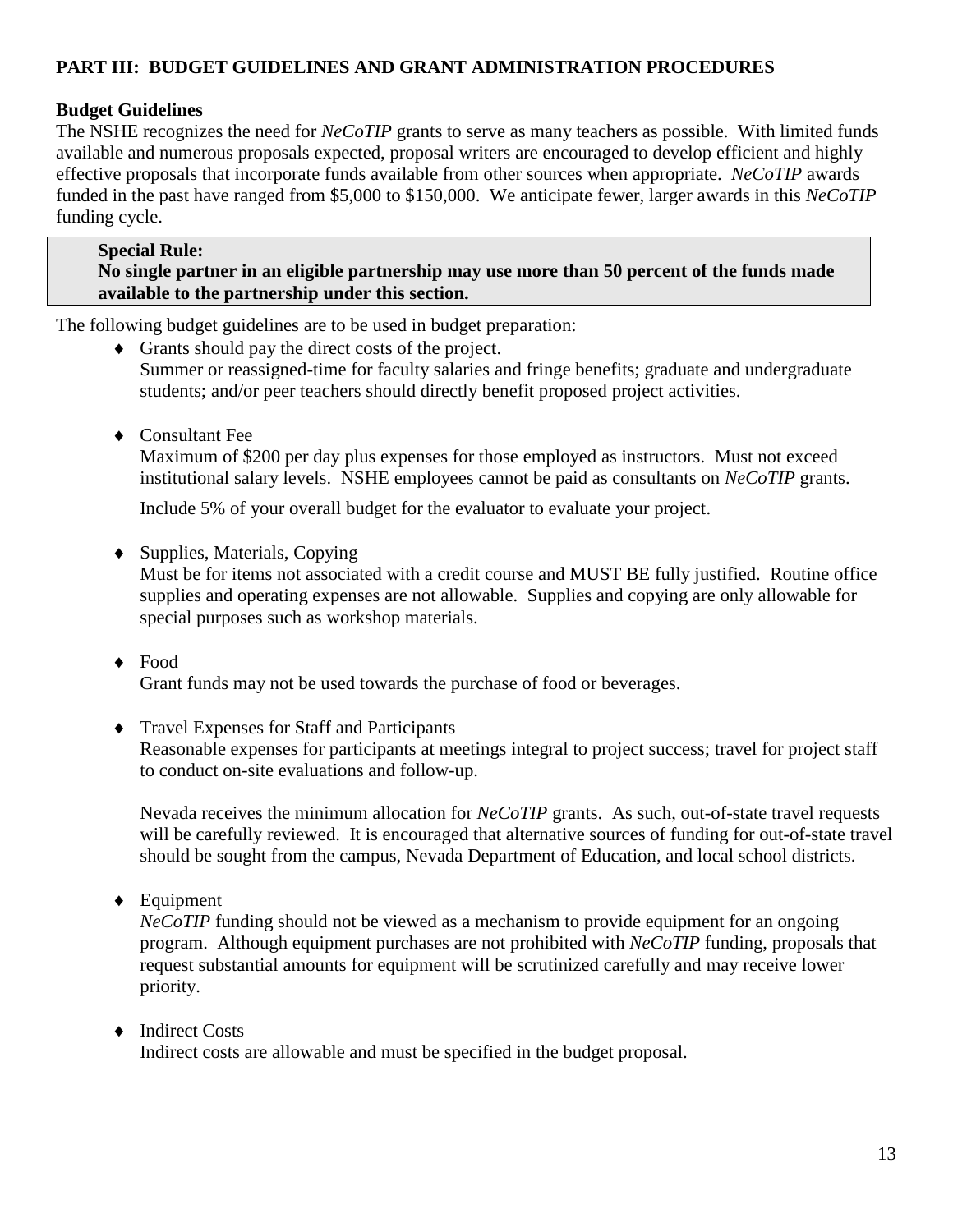#### **Grant Administration Procedures**

All federal funds for *NeCoTIP* grants will be assigned to a specific account. If an institution receives more than one *NeCoTIP* grant, separate accounts must be established for each project. Shifting funds between *NeCoTIP* Projects is not permitted. Expenditures in excess of approved budget amounts will be the responsibility of the recipient institution. With one exception, reallocations of funds between budget items may be done at the project director's discretion if the amount of funds involved is less than 10% of the total *NeCoTIP* budget for the project. All such changes must be tracked and documented in writing to the NSHE prior to the final fund request for the project. The exception: Any changes that involve an increase in the personnel budget must be submitted to the NSHE in advance in writing.

NSHE must be notified of changes in personnel.

If the number of participants is less than anticipated, it is expected that participant expenditures for the grant will be reduced accordingly. If the teacher enrollment is at 50 percent or less of the level for which the grant was approved, NSHE approval is required before proceeding with project expenditures and activities.

During the time period covered by this award, a site visit from the *NeCoTIP* Coordinator or another representative of NSHE may be expected.

# **PART IV: PROPOSAL REVIEW PROCESS, EVALUATION CRITERIA, AND NOTIFICATION**

All proposals will be reviewed and rated by a review panel to be chosen by the NSHE *NeCoTIP* Coordinator. The proposals will be scored according to the guidelines and requirements detailed in this RFP, using the Review Panel Evaluation Form (form in Appendix A). The panel will include representatives from the NSHE and Nevada Department of Education in the disciplines of education and English language arts, mathematics, and science. Each applicant will be notified in writing about the status of the application. In addition, copies of evaluators' written evaluations will be provided. In addition to the guidelines and requirements mentioned previously, reviewers will pay particular attention to the following elements of your proposal.

#### **Demonstrated Need and Improvement of Instruction for Student Subpopulations**

- Cooperative planning with one or more schools and/or school districts or members of a consortium.
- Proposed activities that meet professional development needs identified by the schools and/or school districts involved in the planning.
- Emphasizes priorities as listed in the RFP.
- Project design that provides for measurable improvement in the quality of teaching, classroom performance of teachers, and/or student learning and performance, especially students in the identified subpopulations (see "**12**. **Targeted Priorities**" above, under "**J. General Requirements and Priorities for 2016-2017 Awards**").
- Project has potential to serve as a model or provide information that other institutions and schools could use to meet similar local needs.

# **Plan of Operation**

- Management plan assures proper and efficient administration.
- Project staffing is appropriate for proposed activities.
- Project objectives are reasonable, clearly identified and linked to local professional development needs, and contain anticipated outcomes that have potential for success.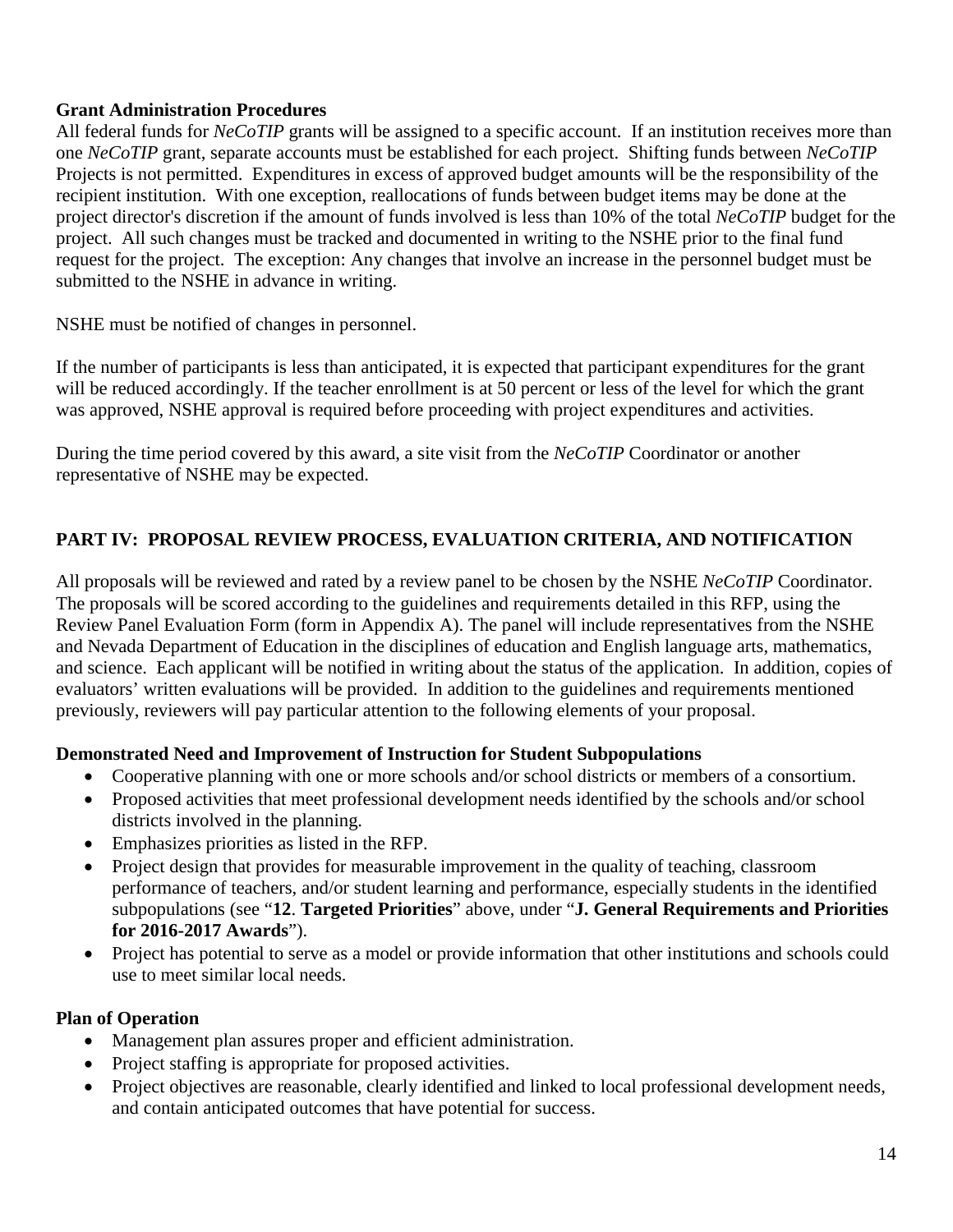- Evidence that LEAs were involved in the development of the proposal and the proposed workshop activities.
- Timeline is appropriate for the program and appears reasonable.
- Proposed activities are practical, creative, innovative, and use state-of-the-art knowledge and practices.

#### **Evaluation**

- An evaluation of the project's expected impact is included in the proposal.
- An evaluation of participant expected outcomes is included in the proposal.
- Evaluation plans will include a means to measure student achievement as an outcome of the professional development delivered by the project.
- Projects funded in the past should include outcomes (qualitative and quantitative) that demonstrate the past effectiveness of the program and justification for continued funding.

#### **Resources**

- Proposed resources are adequate to fully implement the project.
- Institutional commitment to the project, including appropriate staff time, is apparent.
- Qualifications and experiences of project staff fit proposed assignments.

#### **Budget and Cost Effectiveness: A budget that …**

- is clear, concise, and justified in the proposal narrative.
- is appropriate for the project's stated objectives and activities.
- meets the requirements listed in the RFP.
- is cost effective. Includes additional resources, such as LEA matching funds (*NeCoTIP* funds) and/or inkind support.

# **Overall Quality: Proposal …**

- is well conceived.
- is appropriate for *NeCoTIP* funding.
- format is organized, clearly written, concise, complete, and meets the requirements stated in the RFP.
- has potential for replication in other regions of the state and is consistent with the aims and goals of major reform efforts in the state.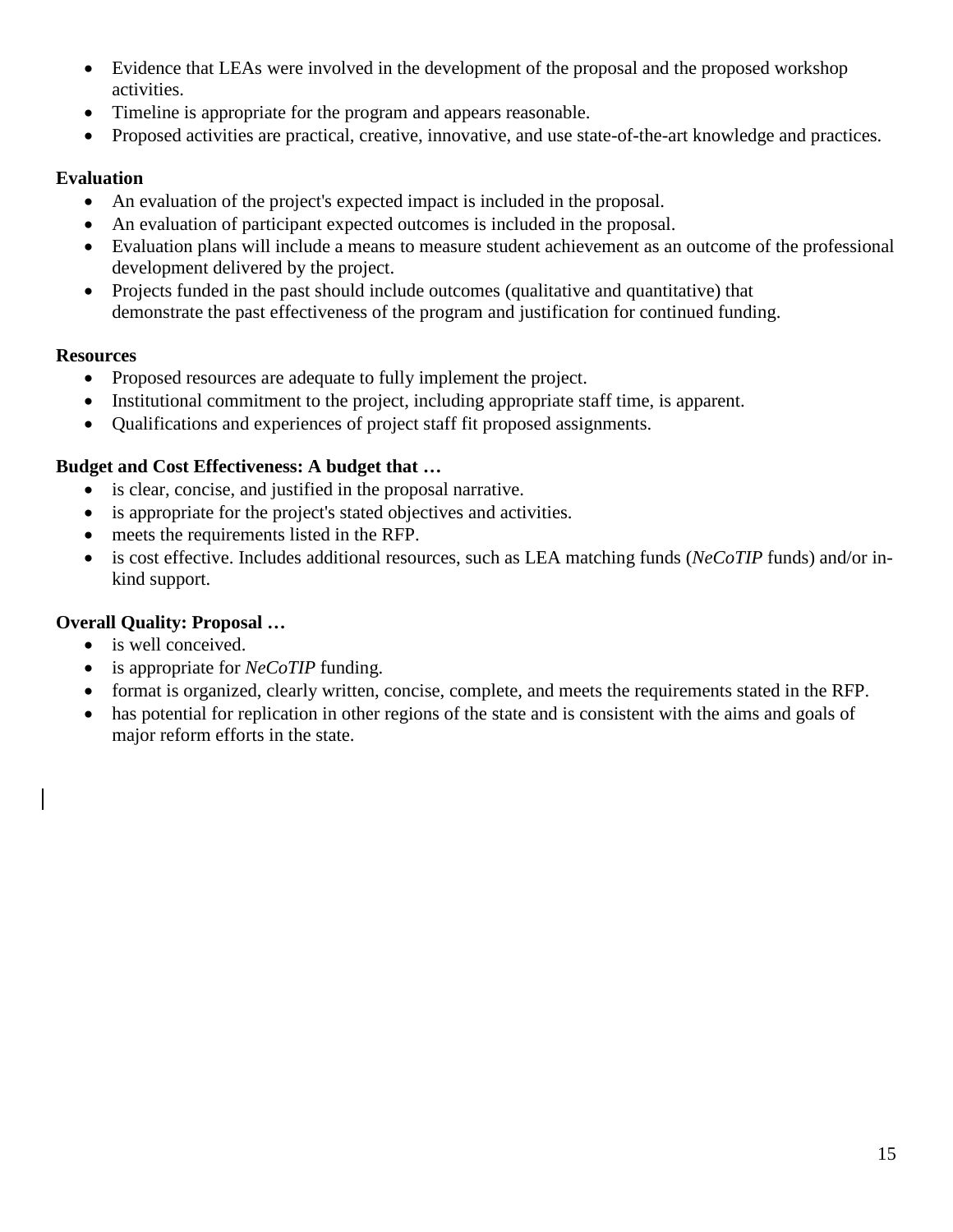# **PART V: PROPOSAL SUBMISSION, AWARD NOTIFICATION, AND TIMELINE**

#### **A. PROPOSAL SUBMISSION**

Applicants are REQUIRED to submit a message of intent to apply for NeCoTIP funds by **5pm on Monday, November 2, 2015** via e-mail to *jshih@unlv.nevada.edu.* The message must include the names of the PI(s) and co-PI(s) with institutional affiliations, as well as the name of the project and a brief abstract. Full proposals will not be accepted without this message of intent.

#### **Applicants must submit their complete proposal as an Adobe Portable Document File (\*.pdf) via e-mail to the NSHE Sponsored Programs Office.**

#### *Proposals must be received by 5:00 p.m. on Monday, 16 November 2015 via e-mail.* Proposals received after that time will not be accepted. Submit e-mail proposals to: [minsun\\_park@nshe.nevada.edu](mailto:minsun_park@nshe.nevada.edu)

**In the subject line, label the email as: NECOTIP 2015\_Your Last Name**

#### **Technical Assistance: If you have any problems converting your document from word to a .pdf document, please contact MinSun Park at 702.522.7074 or minsun\_park@nshe.nevada.edu. Please do not wait until the last day to ask for assistance.**

Proposal receipt will be acknowledged via e-mail by November 20, 2015.

Questions regarding NSHE's *NeCoTIP* Program should be addressed to:

#### **Jeffrey Shih, Ph.D.**

*NeCoTIP* Coordinator University of Nevada, Las Vegas Department of Curriculum and Instruction 4505 Maryland Parkway, Box 453005 Las Vegas, NV 89154 Email: jshih@unlv.nevada.edu

#### **B. AWARD NOTIFICATION**

We expect to approve grant awards during the **first week of January, 2016**. All institutions submitting proposals will be notified in writing soon thereafter regarding funding decisions.

#### **C. IMPORTANT DATES/TIMELINE**

The following dates generally reflect the proposal and program process. These are target dates and all but the closing date are subject to change.

| Message of intent due via e-mail                 |
|--------------------------------------------------|
| Closing date for receipt of applications         |
| Evaluation of applications                       |
| Project directors notified of application status |
| Interim Program Evaluations due                  |
| Date all projects will end and funds terminate   |
| Final Program Evaluations due                    |
|                                                  |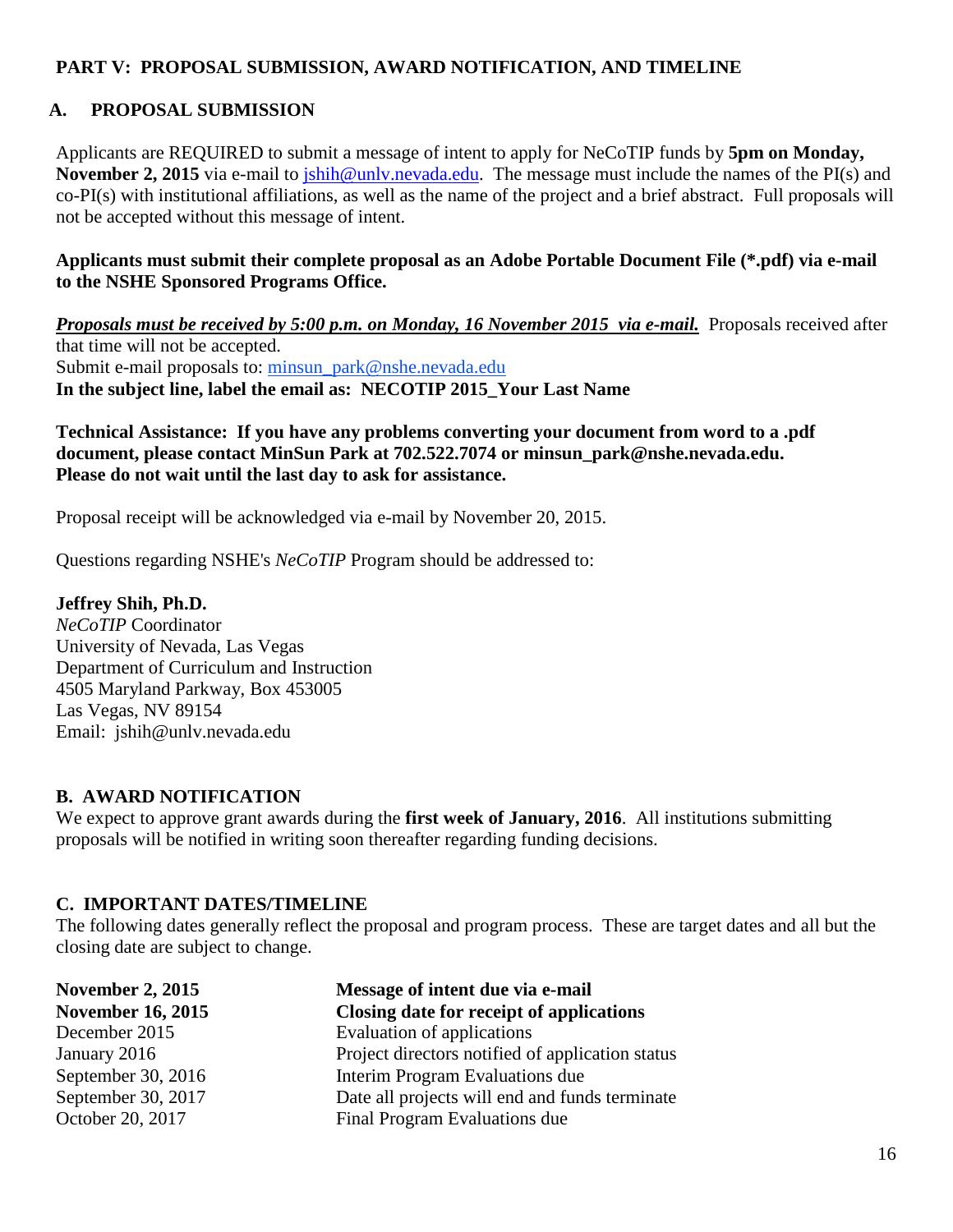# **APPENDIX A**

# **FORMS**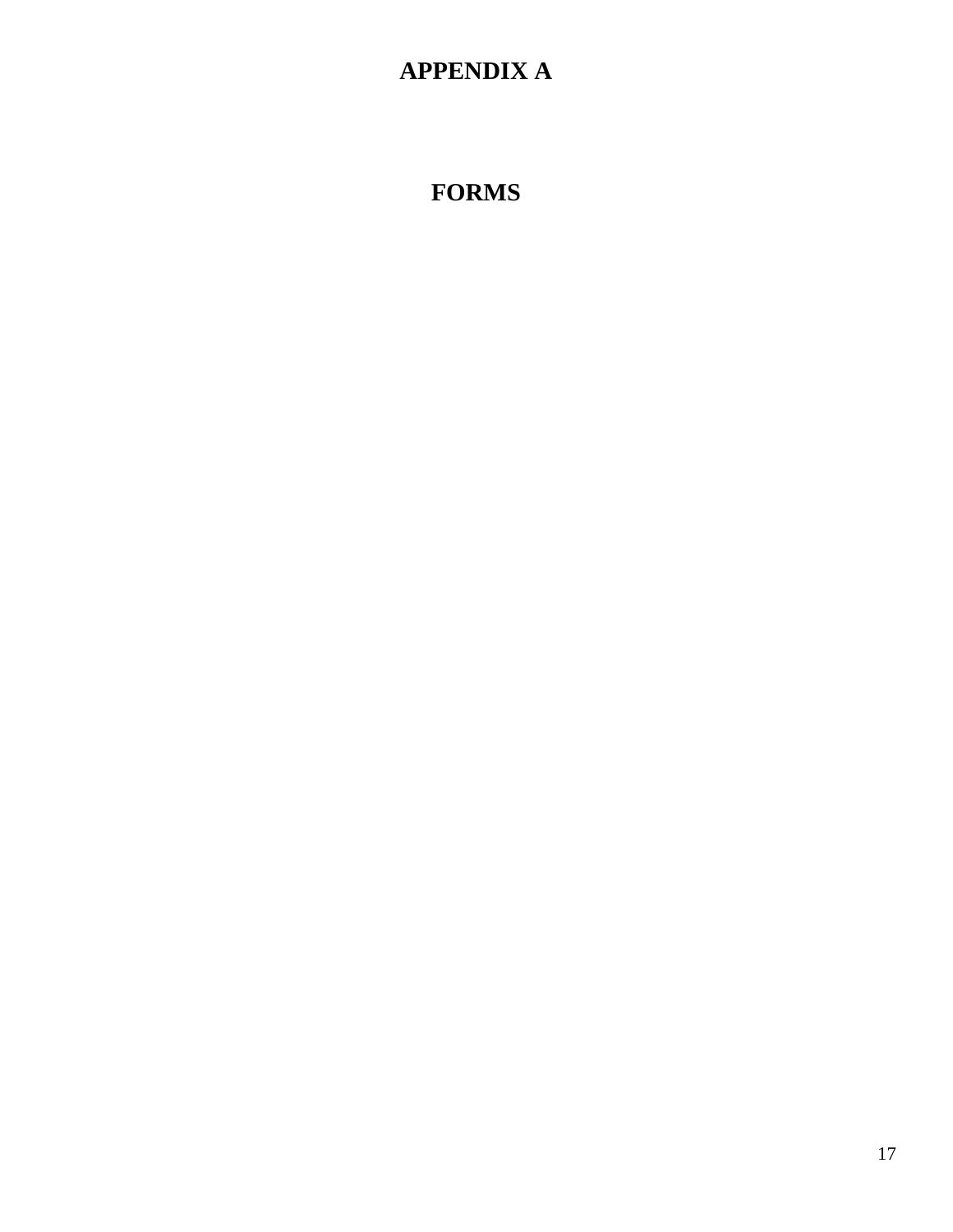#### **PROPOSAL COVER PAGE NEVADA SYSTEM OF HIGHER EDUCATION** *NeCoTIP*

#### **Applicant Information**:

Institution of Higher Education:

|                | Project Director:                                                                |  |
|----------------|----------------------------------------------------------------------------------|--|
|                |                                                                                  |  |
|                |                                                                                  |  |
| <b>PROJECT</b> |                                                                                  |  |
|                | Discipline(s) involved:                                                          |  |
|                | Project Type: Pre-service ______________ In-Service _______________              |  |
|                | Estimated No. of Teacher/Student Participants ________                           |  |
|                |                                                                                  |  |
|                | ,我们也不会有什么?""我们的人,我们也不会有什么?""我们的人,我们也不会有什么?""我们的人,我们也不会有什么?""我们的人,我们也不会有什么?""我们的人 |  |
| <b>BUDGET</b>  |                                                                                  |  |
|                | Requested <i>NeCoTIP</i> Funds \$                                                |  |
|                | Estimated NeCoTIP Cost per Teacher Participant \$                                |  |

#### **CERTIFICATION AND ENDORSEMENT**

The institution certifies the accuracy of the information in this proposal, and assures that the program and financial conditions stated in the proposal will be completed as proposed.

**X**

**Project Director Date** 

**X**

**Sponsored Programs Office Date**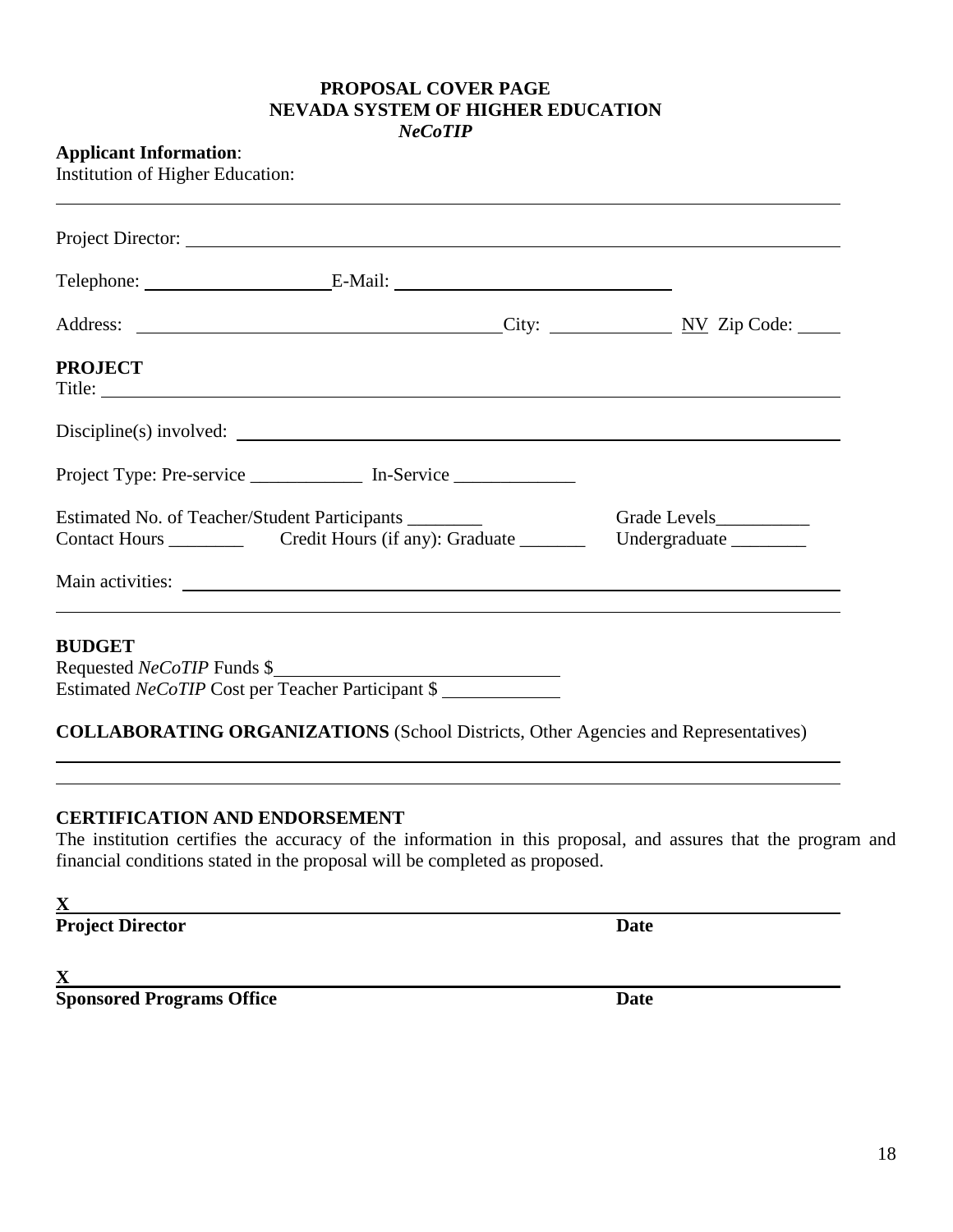# **NEVADA SYSTEM OF HIGHER EDUCATION** *NeCoTIP* **Professional Development Program**

# **ABSTRACT**

Please type a concise summary of your proposal in the space provided on this page.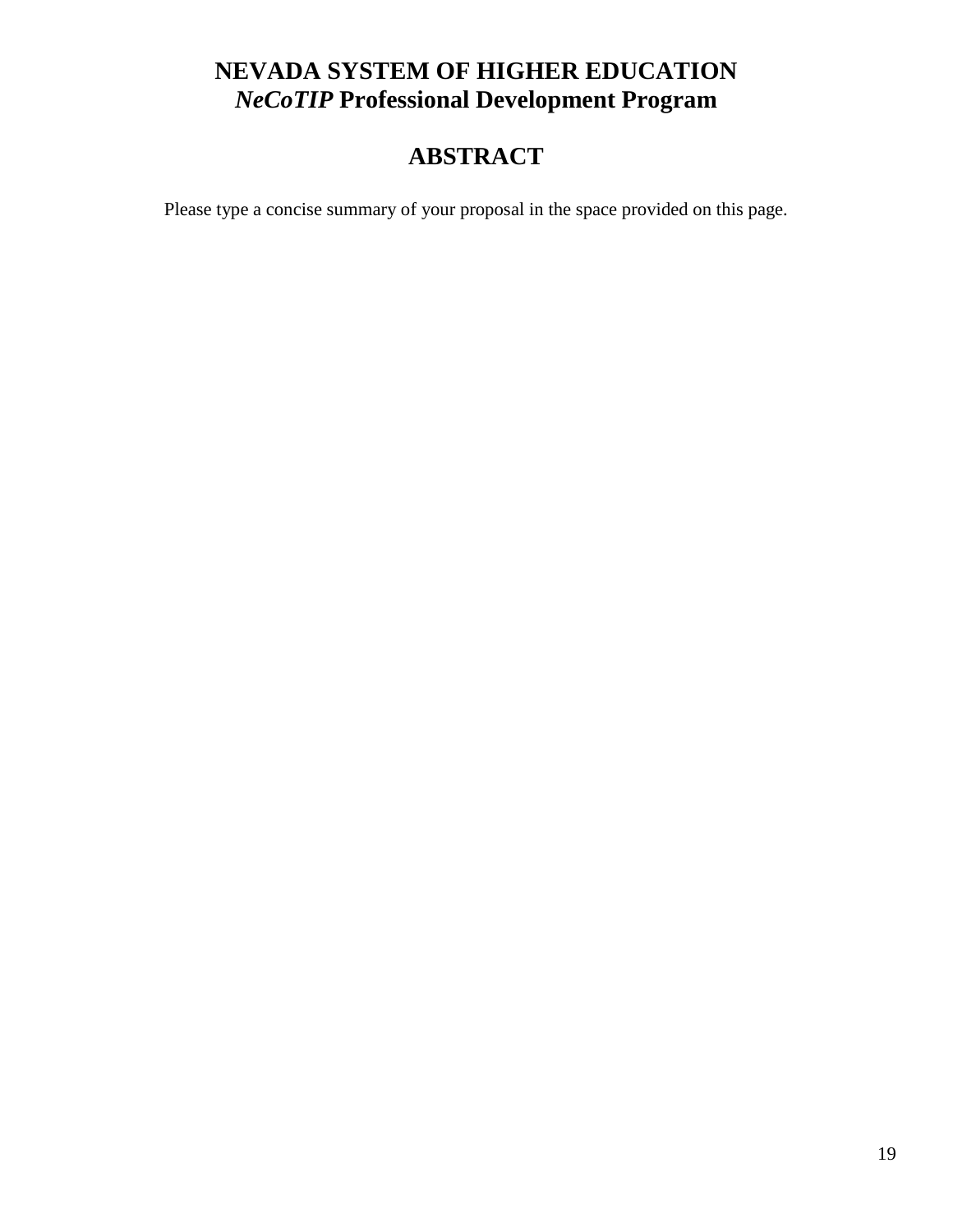#### *NeCoTIP* **- DETAILED FUNDING BUDGET FORM 2016-2017**

**Project Title:**

| <b>Project Director:</b>                 |     |                            |             |                       |                                                                               |                       |                       |        |
|------------------------------------------|-----|----------------------------|-------------|-----------------------|-------------------------------------------------------------------------------|-----------------------|-----------------------|--------|
| Internal Use only:                       |     |                            |             |                       | NeCoTIP REQUEST                                                               |                       |                       | Total  |
|                                          |     |                            | Partner A   | Partner B             | Partner C                                                                     | Partner D             | Project               |        |
|                                          |     |                            | $\%$        | $\frac{9}{6}$         | %                                                                             | 5%                    | Cost                  |        |
|                                          |     |                            |             | Organization<br>Name: | Organization<br>Name:                                                         | Organization<br>Name: | Organization<br>Name: |        |
|                                          |     |                            |             |                       |                                                                               |                       | Evaluator             |        |
|                                          |     |                            |             |                       | If you have more than three partnerships, please use additional sheets        |                       |                       |        |
| 1. SALARIES AND FRINGE                   |     |                            |             |                       |                                                                               |                       |                       |        |
| A. PROFESSIONAL                          |     |                            |             |                       |                                                                               |                       |                       |        |
| (List each separately with title)        |     |                            |             |                       |                                                                               |                       |                       |        |
|                                          |     | NeCoTIP funded person mos. |             |                       |                                                                               |                       |                       |        |
|                                          |     |                            |             |                       |                                                                               |                       |                       |        |
|                                          | CAL | <b>ACAD</b>                | <b>SUMR</b> |                       |                                                                               |                       |                       |        |
|                                          |     |                            |             |                       |                                                                               |                       |                       |        |
|                                          |     |                            |             |                       |                                                                               |                       |                       |        |
| <b>B. CLASSIFIED</b>                     |     |                            |             |                       |                                                                               |                       |                       |        |
| <b>C. STUDENT</b>                        |     |                            |             |                       |                                                                               |                       |                       |        |
| <b>D. CONSULTANT</b>                     |     |                            |             |                       |                                                                               |                       |                       |        |
| E. OTHER (LIST INDIVIDUALLY IN           |     |                            |             |                       |                                                                               |                       |                       |        |
| <b>BUDGET JUSTIFICATION)</b>             |     |                            |             |                       |                                                                               |                       |                       |        |
| <b>F. FRINGE</b>                         |     |                            |             |                       |                                                                               |                       |                       |        |
|                                          |     |                            |             |                       |                                                                               |                       |                       |        |
| <b>TOTAL SALARY &amp; FRINGE (A:F)</b>   |     |                            |             | \$0.00                | \$0.00                                                                        | \$0.00                | \$0.00                | \$0.00 |
|                                          |     |                            |             |                       |                                                                               |                       |                       |        |
| 2. TRAVEL                                |     |                            |             |                       |                                                                               |                       |                       |        |
| A. IN-STATE<br><b>B. OUT-OF-STATE</b>    |     |                            |             |                       |                                                                               |                       |                       |        |
| <b>TOTAL TRAVEL</b>                      |     |                            |             | \$0.00                | \$0.00                                                                        | \$0.00                | \$0.00                | \$0.00 |
|                                          |     |                            |             |                       |                                                                               |                       |                       |        |
| 3. OPERATING                             |     |                            |             |                       |                                                                               |                       |                       |        |
| A. OFFICE copying/supplies/expenses (for |     |                            |             |                       |                                                                               |                       |                       |        |
| special purposes only)                   |     |                            |             |                       |                                                                               |                       |                       |        |
| <b>B. INSTRUCTIONAL</b>                  |     |                            |             |                       |                                                                               |                       |                       |        |
| <b>C. EQUIPMENT</b>                      |     |                            |             |                       |                                                                               |                       |                       |        |
| <b>D. PRINTING</b>                       |     |                            |             |                       |                                                                               |                       |                       |        |
| E. OTHER (EXPLAIN IN BUDGET              |     |                            |             |                       |                                                                               |                       |                       |        |
| JUSTIFICATION)<br><b>TOTAL OPERATING</b> |     |                            | \$0.00      | \$0.00                | \$0.00                                                                        | \$0.00                | \$0.00                |        |
|                                          |     |                            |             |                       |                                                                               |                       |                       |        |
|                                          |     | <b>TOTAL (1+2+3)</b>       |             | \$0.00                | \$0.00                                                                        | \$0.00                | \$0.00                | \$0.00 |
| <b>TOTAL INDIRECT (place rate here)</b>  |     |                            |             | \$0.00                | \$0.00                                                                        | \$0.00                | \$0.00                | \$0.00 |
|                                          |     |                            |             |                       |                                                                               |                       |                       |        |
|                                          |     | <b>TOTAL COSTS</b>         |             | \$0.00                | \$0.00                                                                        | \$0.00                | \$0.00                | \$0.00 |
|                                          |     |                            |             |                       | Special Rule - No single partner in an eligible partnership may use more than |                       |                       |        |

*Special Rule - No single partner in an eligible partnership may use more than 50% of the funds made available to the partnership under this section.*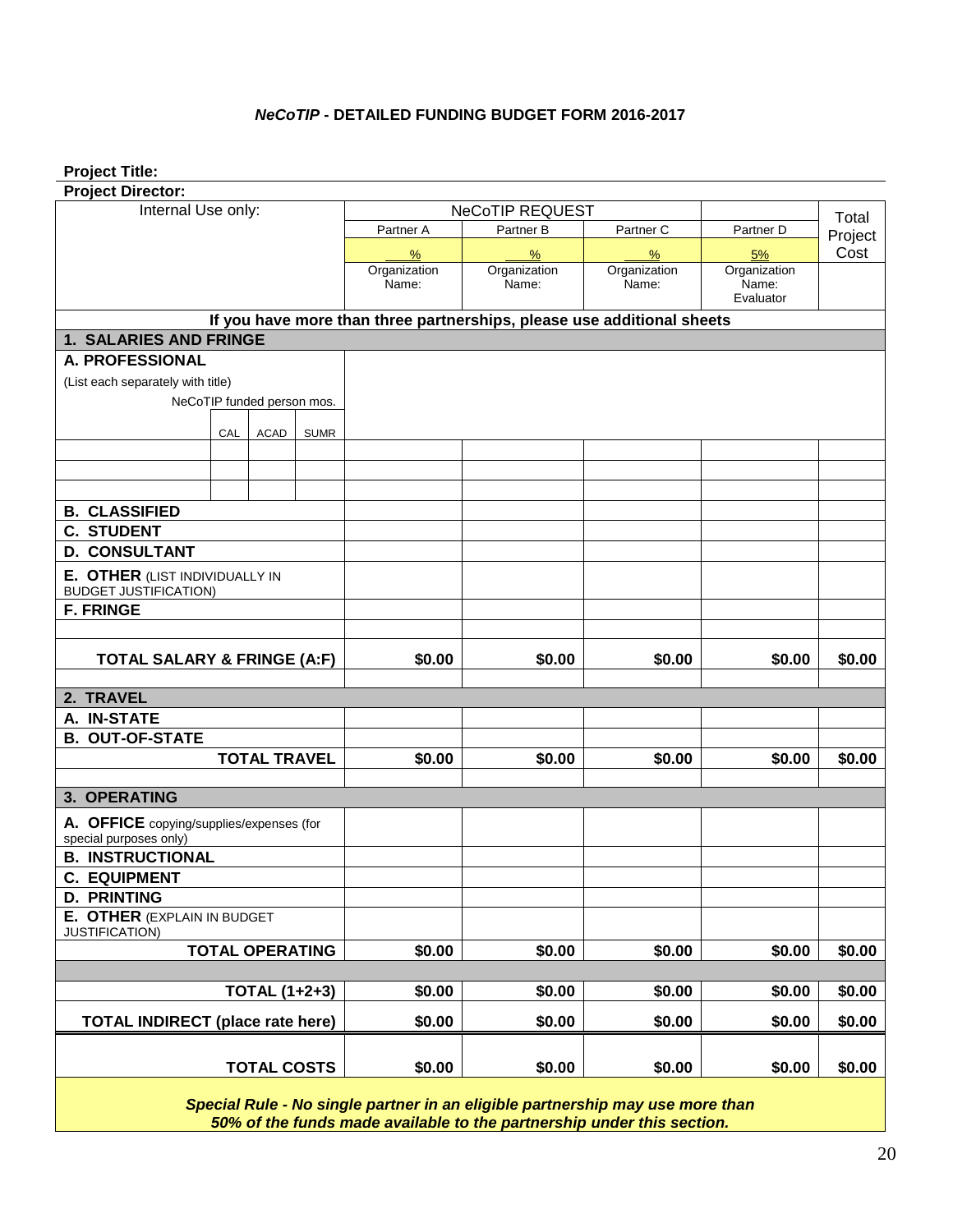# Evaluation Guidance

# **Evaluation Plan**

Evaluation is a vital part of your project and in the past, program evaluation has been a weakness. Again, **you are strongly encouraged to meet with your evaluator before proposal submission**. The following summarizes strategies that need to be included in your 10 page request for funds.

Data collection strategies need to directly relate, in specific terms, to your measurable objectives. Although you need not use the form included below, the items indicated must be included in your evaluation description. Some ideas about what needs to be included in your evaluation are found in each of the cells. You should include any other strategies you have used in the past that have proven to be useful.

**GENERAL STATEMENT** – This could be a general statement (umbrella type statement) upon which your project will focus.

| Measurable Objective $#1 - A$ statement in measurable terms that identifies what your project |                    |                       |                |                 |  |  |
|-----------------------------------------------------------------------------------------------|--------------------|-----------------------|----------------|-----------------|--|--|
| will do. See Objectives and Anticipated Outcomes (part 3, page 12 of RFP)                     |                    |                       |                |                 |  |  |
| Who will be                                                                                   | What tools will    | Who will develop      | When will      | Who will be     |  |  |
| Evaluated?                                                                                    | be used?           | evaluation tools?     | data be        | responsible for |  |  |
|                                                                                               |                    |                       | collected?     | data collection |  |  |
|                                                                                               |                    |                       |                | and analysis.   |  |  |
| Generally this                                                                                | 1) Pre and Post    | 1) Individually       | 1) Specific    | 1) Project      |  |  |
| will be teachers                                                                              | Tests/evaluations  | developed by          | dates          | Director        |  |  |
| and supervisors,                                                                              | 2) Student Test    | project personnel to  | 2) Collected   | 2) Internal     |  |  |
| campus                                                                                        | <b>Scores</b>      | match content for     | after each in- | Evaluator       |  |  |
| administrators,                                                                               | 3) Anecdotal       | each in-service       | service day    | 3) External     |  |  |
| department                                                                                    | reflections        | session.              | (?)            | Evaluator or    |  |  |
| personnel, etc.                                                                               | 4) Review of       | 2) District or school | 3) Collected   | Consultant      |  |  |
|                                                                                               | participant lesson | teacher evaluation    | at end of each | 4) School Site  |  |  |
|                                                                                               | plans              | documents.            | semester?      | <b>Staff</b>    |  |  |
|                                                                                               | 5) Classroom       | 3) Standardized       | 4) Other       | 5) Other        |  |  |
|                                                                                               | observations       | student tests (CRT,   |                |                 |  |  |
|                                                                                               | 6) Possibly        | etc)                  |                |                 |  |  |
|                                                                                               | student            | 4) Specific program   |                |                 |  |  |
|                                                                                               | evaluations from   | prepared pre and      |                |                 |  |  |
|                                                                                               | participant        | post evaluation       |                |                 |  |  |
|                                                                                               | classrooms         | questions             |                |                 |  |  |
| Measurable Objective #2                                                                       |                    |                       |                |                 |  |  |

Since evaluation is both formative and summative, make sure that the data you identify to be collected can be used for both evaluation strategies. If you find that your measurable objective does not fit the above information needs, you will want to re-examine your measurable objectives so that they can be measured. Assessing Impact: Evaluating Staff Development by Joellen Killion will be of use. You might wish to refer to pages14-16, pages 50-64 pages 65-70, pages 90-95 for some of your ideas. This document contains numerous evaluation details that will be useful as you develop your strategies and prepare required written reports.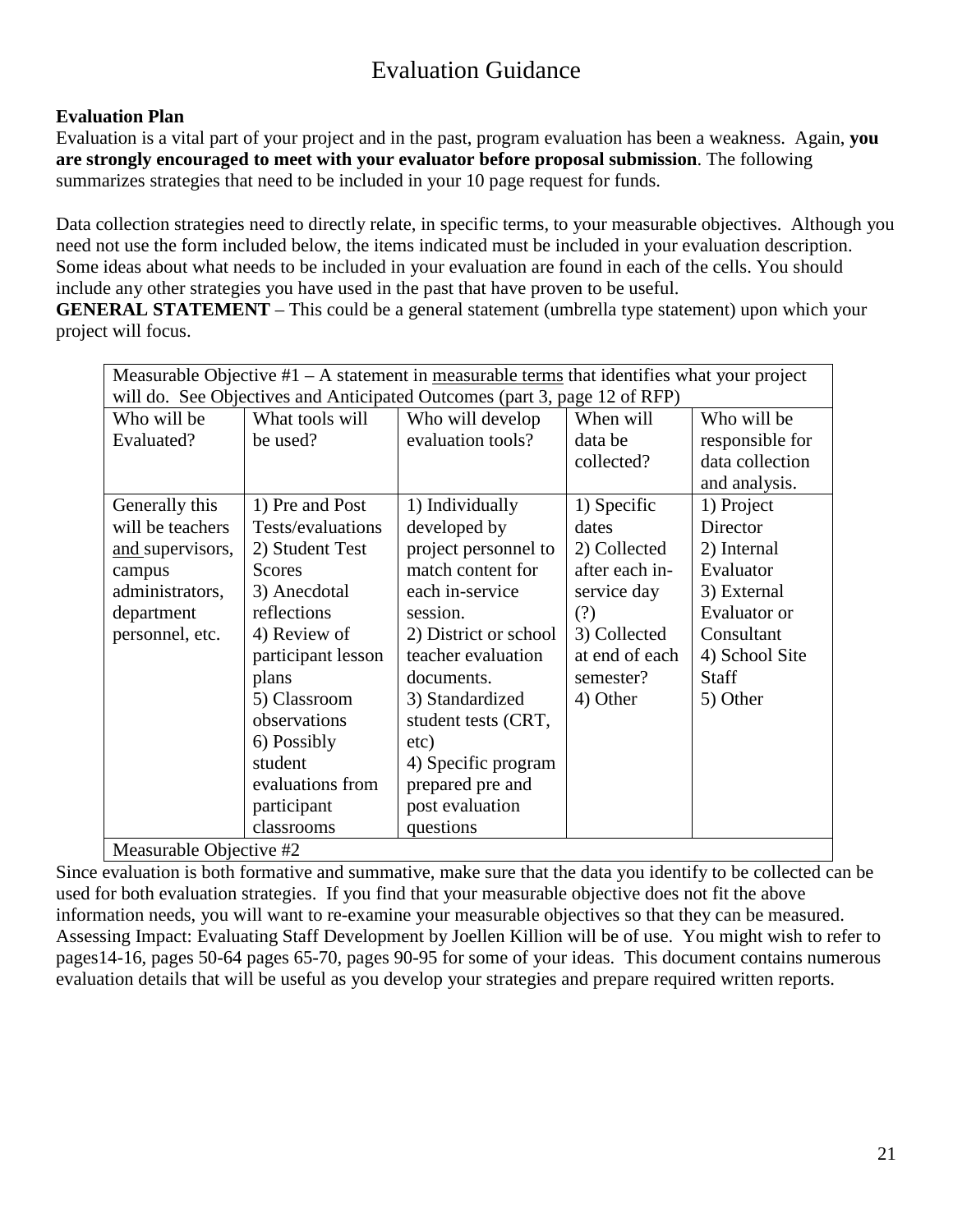# **COOPERATIVE PLANNING (This page must be completed for all proposals)**

Instructions: Describe how this proposal has been coordinated with the curriculum and instruction specialists from the local school districts and representatives from the Nevada Department of Education and how those plans address NSHE priorities. Include information on meetings, names of schools or school districts involved, number of participants involved, and job titles of participants. Use additional sheets as needed. A simple letter of support will ordinarily not be accepted as satisfying the cooperative planning requirement.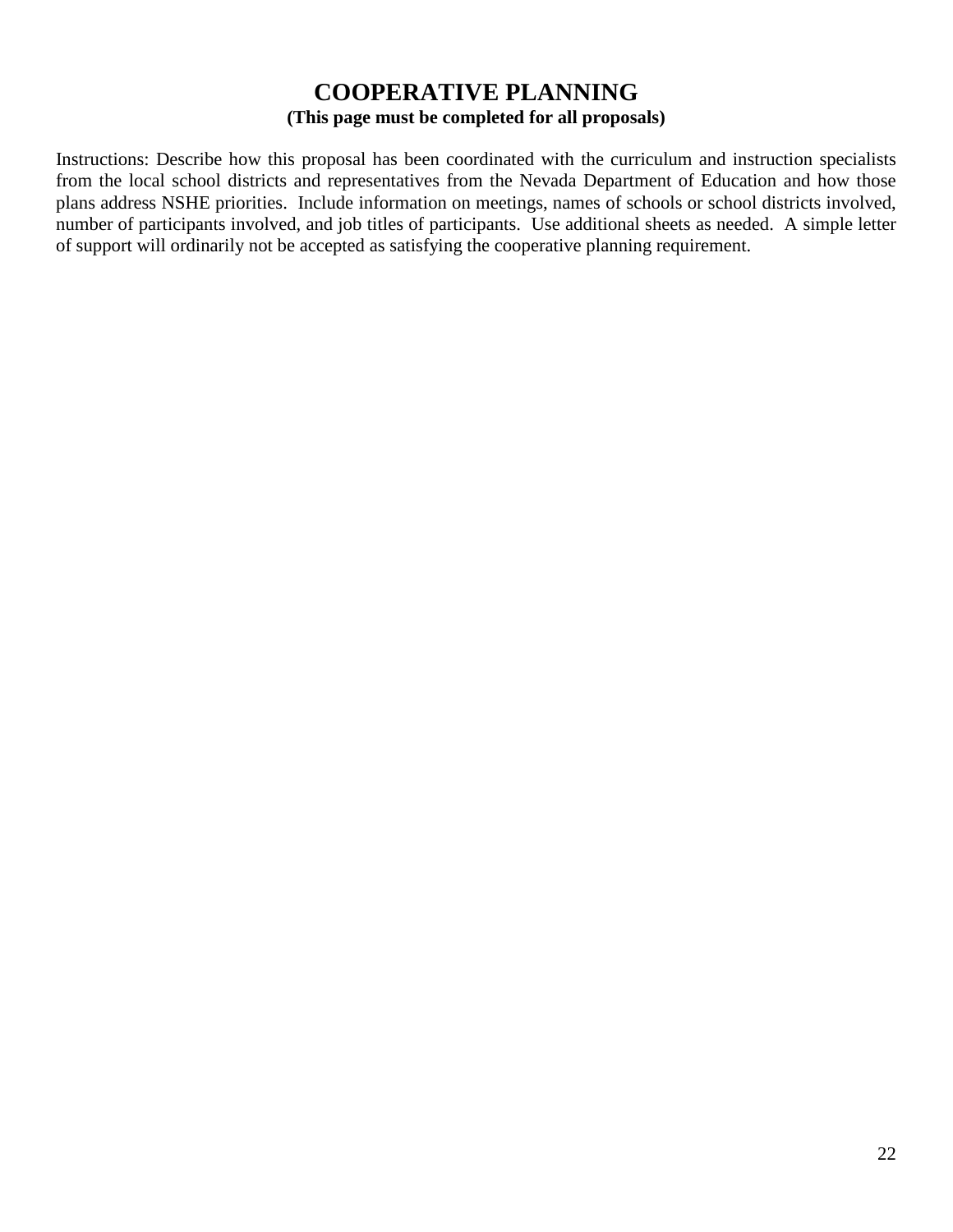# **INSTITUTIONAL COOPERATIVE PLANNING (Only institutions with teacher education programs must complete this page.)**

Instructions: Describe the collaborative institutional planning efforts that have occurred between the education and the English language arts, mathematics, and/or science colleges or departments. Describe how either colleges or departments will be involved with project implementation. Include information on meetings, names of participants and schools and/or departments of participants. A simple letter of support will ordinarily not be accepted as satisfying the cooperative planning requirement.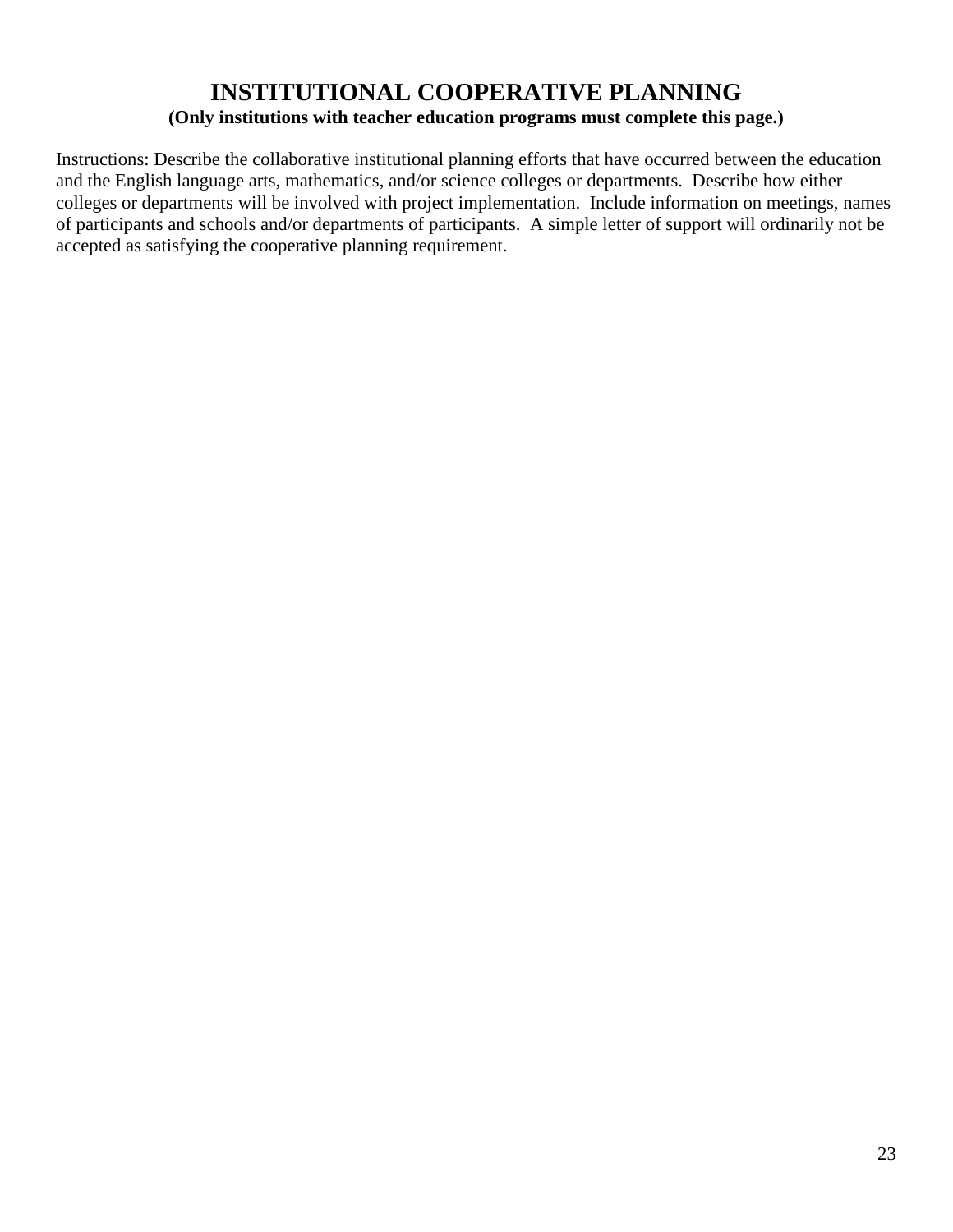# **PARTICIPANTS INVOLVED**

# **NSHE** *NeCoTIP* **Proposal**

Instructions: Provide an estimate of the number of teachers and/or principals from each identified school that will participate in your program.

| School       | Number of       |                                       |
|--------------|-----------------|---------------------------------------|
|              | <b>Teachers</b> | <b>Number of</b><br><b>Principals</b> |
|              |                 |                                       |
|              |                 |                                       |
|              |                 |                                       |
|              |                 |                                       |
|              |                 |                                       |
|              |                 |                                       |
|              |                 |                                       |
|              |                 |                                       |
|              |                 |                                       |
|              |                 |                                       |
|              |                 |                                       |
|              |                 |                                       |
|              |                 |                                       |
|              |                 |                                       |
|              |                 |                                       |
|              |                 |                                       |
|              |                 |                                       |
|              |                 |                                       |
|              |                 |                                       |
|              |                 |                                       |
|              |                 |                                       |
|              |                 |                                       |
|              |                 |                                       |
|              |                 |                                       |
|              |                 |                                       |
|              |                 |                                       |
|              |                 |                                       |
| <b>Total</b> |                 |                                       |
|              |                 |                                       |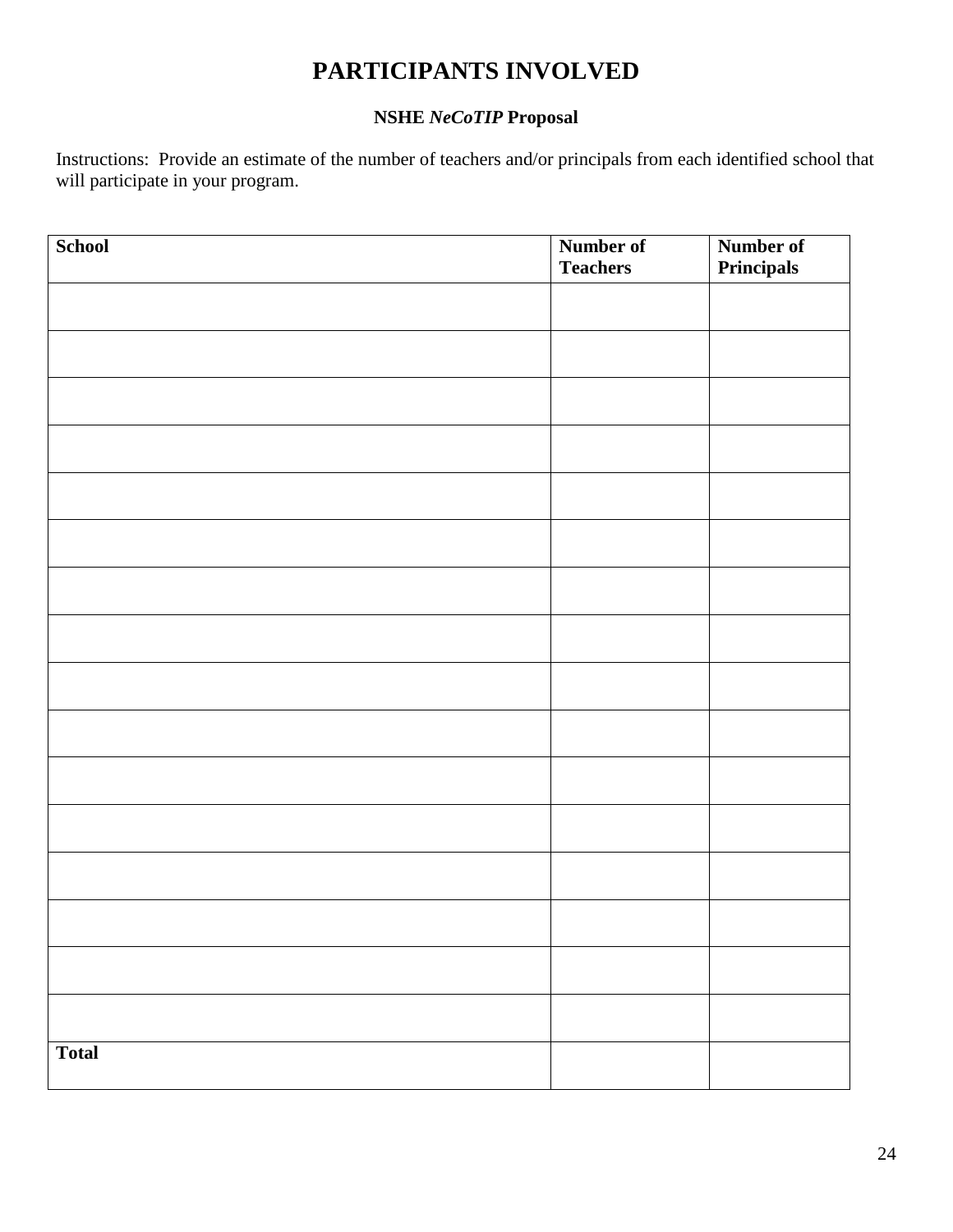# **Subpopulations Served**

# **NSHE** *NeCoTIP* **Proposal**

Instructions: Provide an estimate of the number of subpopulations that will be served through the participants of teachers/principals and schools served.

| Subpopulation – Students who qualify as: | <b>Number of Students</b> |
|------------------------------------------|---------------------------|
| <b>Disabilities</b>                      |                           |
| <b>Economically Disadvantaged</b>        |                           |
| Limited English Proficiency              |                           |
| <b>African American Descent</b>          |                           |
| <b>Hispanic Descent</b>                  |                           |
| <b>Native American Descent</b>           |                           |
| <b>TOTAL</b>                             |                           |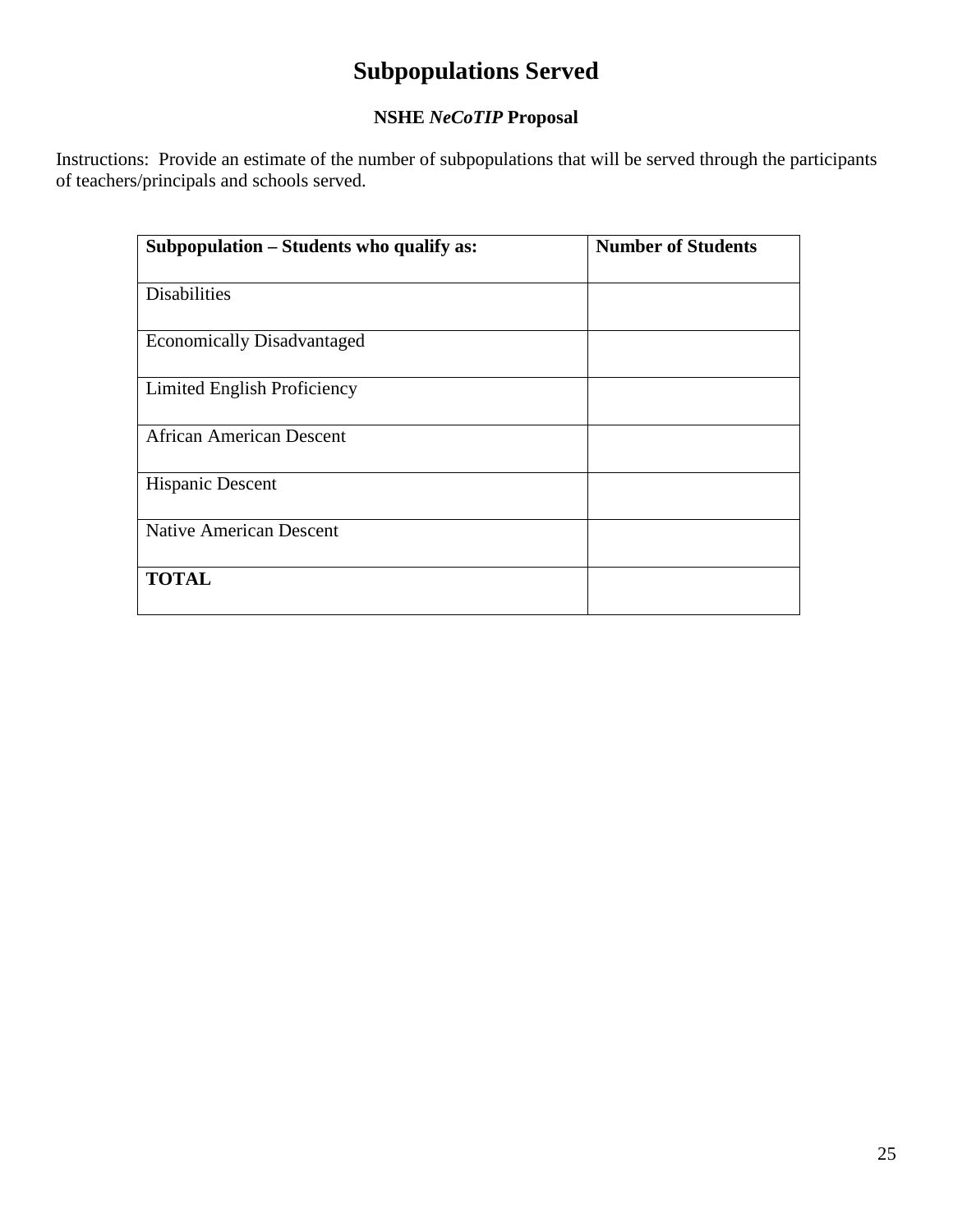# **CURRENTLY FUNDED AND PENDING PROPOSALS**

Currently funded projects and pending proposals involving the project director and associated staff members. (If no funded proposals, enter "none" under Project in the table below).

| Project | Funded /<br>Pending | <b>Project Member</b> | % Annual<br><b>Time</b> | <b>Total</b><br>Award | <b>Funding</b><br>Agency | <b>Award Dates</b><br><b>Start/End</b> |
|---------|---------------------|-----------------------|-------------------------|-----------------------|--------------------------|----------------------------------------|
|         |                     |                       |                         |                       |                          |                                        |
|         |                     |                       |                         |                       |                          |                                        |
|         |                     |                       |                         |                       |                          |                                        |
|         |                     |                       |                         |                       |                          |                                        |
|         |                     |                       |                         |                       |                          |                                        |
|         |                     |                       |                         |                       |                          |                                        |
|         |                     |                       |                         |                       |                          |                                        |
|         |                     |                       |                         |                       |                          |                                        |
|         |                     |                       |                         |                       |                          |                                        |
|         |                     |                       |                         |                       |                          |                                        |
|         |                     |                       |                         |                       |                          |                                        |
|         |                     |                       |                         |                       |                          |                                        |
|         |                     |                       |                         |                       |                          |                                        |
|         |                     |                       |                         |                       |                          |                                        |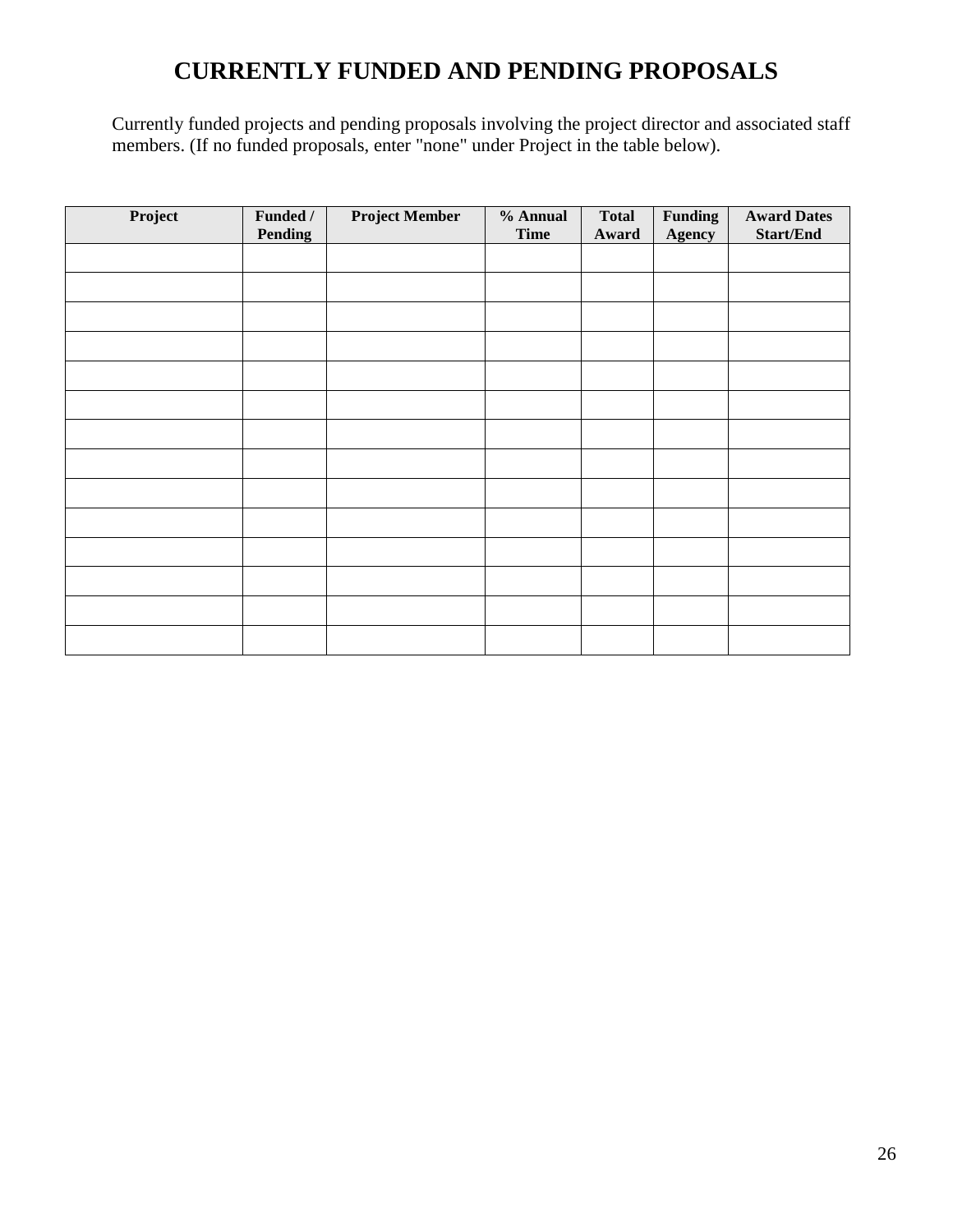# **NPO DEMONSTRATED EFFECTIVENESS DOCUMENTATION (Institutions of higher education need not complete this form**.)

Each NPO applicant must provide written evidence of (a) past demonstrated effectiveness in providing professional development for teachers in English language arts, mathematics, and/or science in Nevada and (b) financial stability.

#### **Documentation of past effectiveness**:

The following evidence must be provided (as an attachment to this form) for one or more past professional development activities:

Title, dates and location of activity Number of teacher participants Names of director and instructional personnel A summary of course/workshop content and activities Some evidence of program outcomes in English language arts, mathematics, and/or science, such as: Documentation of improved student outcomes following participants' classroom implementation of the new material Final evaluative report on program Participant evaluations of program effectiveness Letters from past participants describing the benefit they gained from participation

#### **Evidence of financial stability**:

Each NPO applicant must submit (as an attachment to this form):

A complete copy of the organization's most recent independently reviewed financial statement. Evidence that the NPO is not dependent on receipt of this grant for its continued existence. Evidence of official recognition of nonprofit corporation status.

#### Name of NPO:

**Name and address of chief executive officer**:

I hereby provide assurances that the attached evidence accurately reflects the fiscal stability and demonstrated effectiveness of this organization.

\_\_\_\_\_\_\_\_\_\_\_\_\_\_\_\_\_\_\_\_\_\_\_\_\_\_\_\_\_\_\_\_\_\_\_\_\_\_\_\_\_\_\_\_\_\_\_\_\_\_\_\_\_\_\_\_\_\_\_\_\_\_\_\_\_\_\_\_\_\_\_\_\_\_\_\_\_\_\_\_\_\_\_\_\_

\_\_\_\_\_\_\_\_\_\_\_\_\_\_\_\_\_\_\_\_\_\_\_\_\_\_\_\_\_\_\_\_\_\_\_\_\_\_\_\_\_\_\_\_\_\_\_\_\_\_\_\_\_\_\_\_\_\_\_\_\_\_\_\_\_\_\_\_\_\_\_\_\_\_\_\_\_\_\_\_\_\_\_\_\_

\_\_\_\_\_\_\_\_\_\_\_\_\_\_\_\_\_\_\_\_\_\_\_\_\_\_\_\_\_\_\_\_\_\_\_\_\_\_\_\_\_\_\_\_\_\_\_\_\_\_\_\_\_\_\_\_ \_\_\_\_\_\_\_\_\_\_\_\_\_\_\_

Typed name and signature of executive officer Date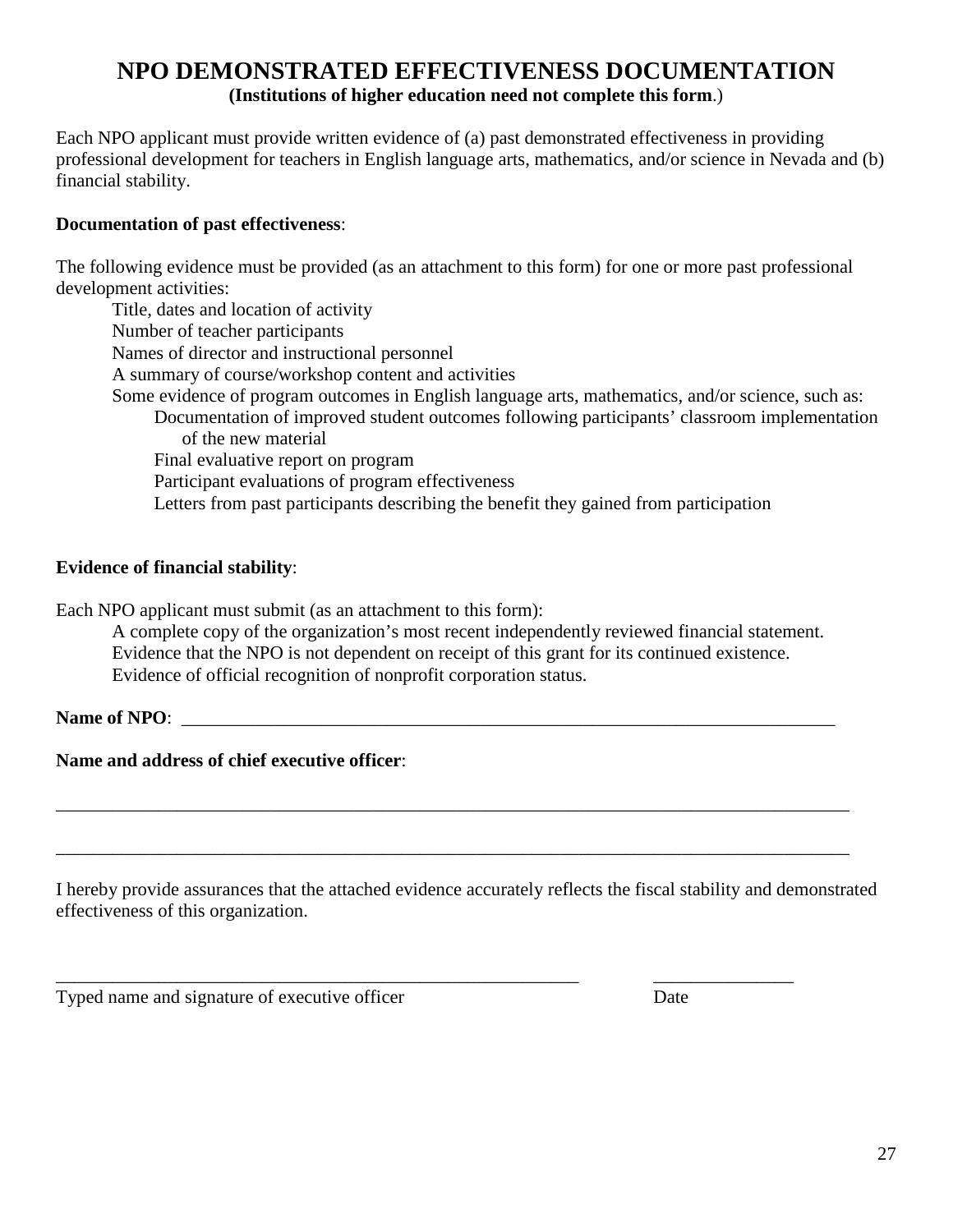# **STATEMENT OF ASSURANCES**

I, \_\_\_\_\_\_\_\_\_\_\_\_\_\_\_\_\_\_\_\_\_\_, chief executive officer/financial officer of

(Typed name of person) (Typed name of institution)

hereby provide assurances to the Nevada System of Higher Education that should this institution receive a grant under the terms of the No Child Left Behind Act, it will:

- 1. Upon request, provide the Nevada System of Higher Education with access to records and other sources of information that may be necessary to determine compliance with appropriate federal and state laws and regulations;
- 2. Conduct educational activities funded by this project in compliance with the following federal laws:
	- a. Title VI of the Civil Rights act of 1964
	- b. Title IX of the Education Amendments of 1972
	- c. Section 504 of the Rehabilitation Act of 1973
	- d. Age Discrimination Act of 1975
	- e. Americans with Disabilities Act of 1990
	- f. Improving America's Schools Act of 1994;
- 3. Use grant funds to supplement and not supplant funds from nonfederal sources;
- 4. Take into account during the development of programming the need for greater access to and participation in the targeted disciplines by students from historically under represented and under served groups;
- 5. The institution further assures that all program and evaluation reports required by the U.S. Department of Education and/or the Nevada System of Higher Education will be submitted in accordance with stated guidelines and deadlines.

I hereby certify that the information in this application is correct and that the project will be carried out as described in the application.

Signature Date Date Date

\_\_\_\_\_\_\_\_\_\_\_\_\_\_\_\_\_\_\_\_\_\_\_\_\_\_\_\_\_ \_\_\_\_\_\_\_\_\_\_\_\_\_\_\_\_\_\_\_\_\_\_\_\_\_\_\_\_\_\_\_ \_\_\_\_\_\_\_\_\_\_\_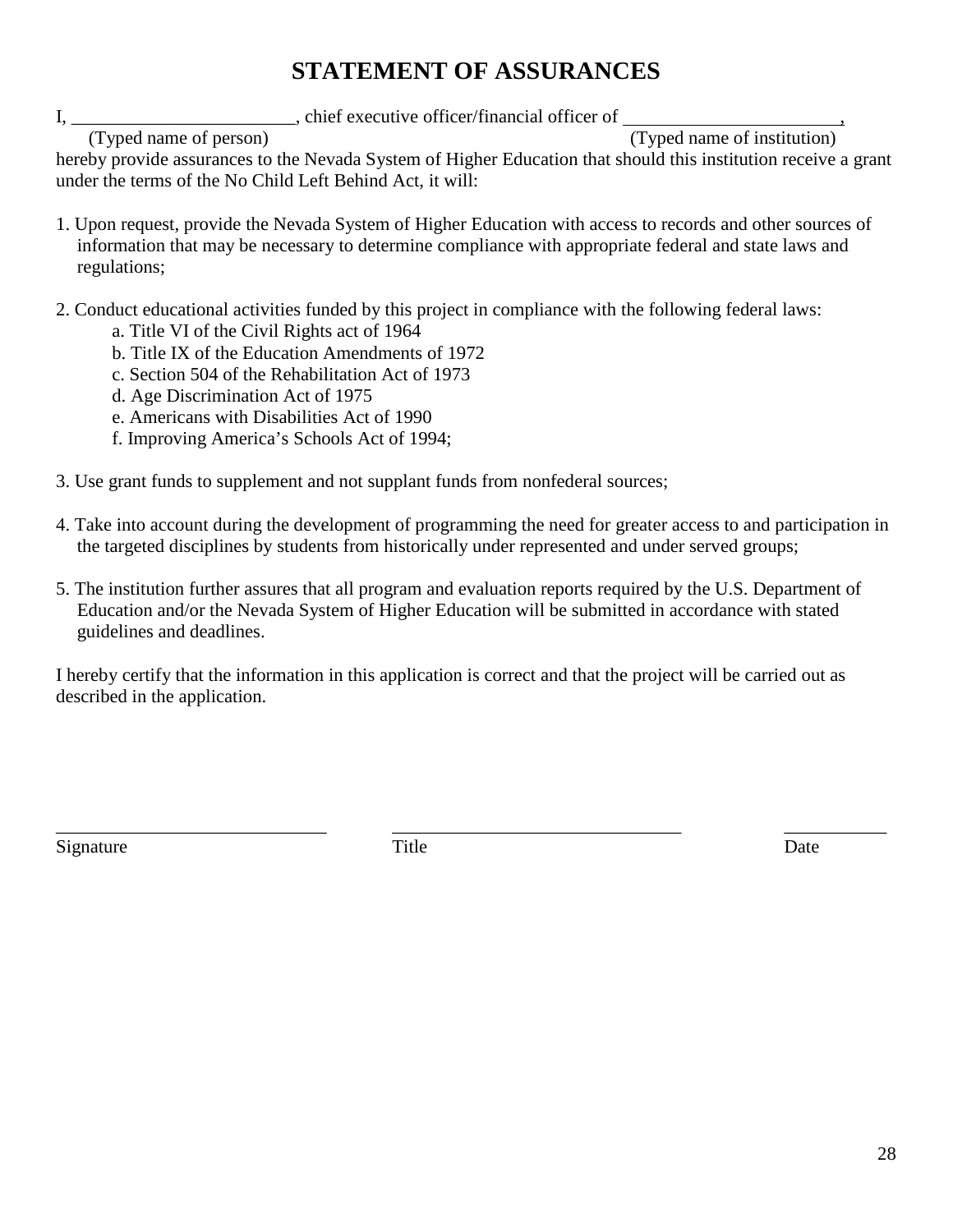# *NeCoTIP* **REVIEW PANEL EVALUATION FORM**

#### **Title Project Director**

| any no answer rejects the proposal                                                                                                                                                                                                                                                                                                                                                                                          |                                                                                                              |                             |
|-----------------------------------------------------------------------------------------------------------------------------------------------------------------------------------------------------------------------------------------------------------------------------------------------------------------------------------------------------------------------------------------------------------------------------|--------------------------------------------------------------------------------------------------------------|-----------------------------|
| <b>Eligible Sponsoring Institutions</b>                                                                                                                                                                                                                                                                                                                                                                                     | yes / no                                                                                                     |                             |
| <b>Eligible Disciplines</b>                                                                                                                                                                                                                                                                                                                                                                                                 | yes / no                                                                                                     |                             |
| Consistent with Systemic Reform of Education<br>alignment with state content standards;<br>addresses specific needs of CCSD;<br>٠<br>improvement of instruction for subpopulations;<br>٠<br>collaboration between content specialists, teacher<br>٠<br>education specialists, and practicing teachers;<br>literature citations demonstrating that activities and educational<br>strategies are based on scientific research | yes / no<br>$\rightharpoonup$ pts<br>$\rightharpoonup$ pts<br>$\rightharpoonup$ pts<br>$\rightharpoonup$ pts | (15)<br>(10)<br>(5)<br>(10) |
| Cooperative Planning and Collaboration<br>Participant Input and Involvement in Planning<br>٠<br>Joint Effort within Higher Education Institutions<br>٠<br>Collaboration with other Programs<br>٠                                                                                                                                                                                                                            | $\rule{1em}{0.15mm}$ pts<br>$\rightharpoonup$ pts<br>$\rule{1em}{0.15mm}$ pts                                | (5)<br>(5)<br>(5)           |
| <b>NPO Demonstrated Effectiveness</b>                                                                                                                                                                                                                                                                                                                                                                                       | yes / no / NA                                                                                                |                             |
| <b>Sustained, Intensive Professional Development</b>                                                                                                                                                                                                                                                                                                                                                                        | $\rightharpoonup$ pts                                                                                        | (10)                        |
| <b>Project Duration</b>                                                                                                                                                                                                                                                                                                                                                                                                     | yes / no                                                                                                     |                             |
| Educational Technology and/or Distance Education                                                                                                                                                                                                                                                                                                                                                                            | $\rule{1em}{0.15mm}$ pts                                                                                     | (5)                         |
| <b>Quality of Personnel</b>                                                                                                                                                                                                                                                                                                                                                                                                 | $\rightharpoonup$ pts                                                                                        | (5)                         |
| <b>Demonstrated Need</b>                                                                                                                                                                                                                                                                                                                                                                                                    | pts                                                                                                          | (10)                        |
| Plan of Operation                                                                                                                                                                                                                                                                                                                                                                                                           | $\rule{1em}{0.15mm}$ pts                                                                                     | (10)                        |
| <b>Evaluation Plan</b>                                                                                                                                                                                                                                                                                                                                                                                                      | pts                                                                                                          | (5)                         |
| Resources & Institutional Commitment                                                                                                                                                                                                                                                                                                                                                                                        | _ pts                                                                                                        | (5)                         |
| <b>Budget and Cost Effectiveness</b>                                                                                                                                                                                                                                                                                                                                                                                        | $\rule{1em}{0.15mm}$ pts                                                                                     | (5)                         |
| <b>Quality of Proposal</b><br>Followed RFP formatting guidelines<br>Submitted all required information<br><b>Total</b>                                                                                                                                                                                                                                                                                                      | pts<br>$\rule{1em}{0.15mm}$ pts                                                                              | (5)<br>(115)                |
|                                                                                                                                                                                                                                                                                                                                                                                                                             |                                                                                                              |                             |

**Proposal ranking (best proposal ranked #1) \_\_\_\_\_\_\_\_\_\_\_\_\_**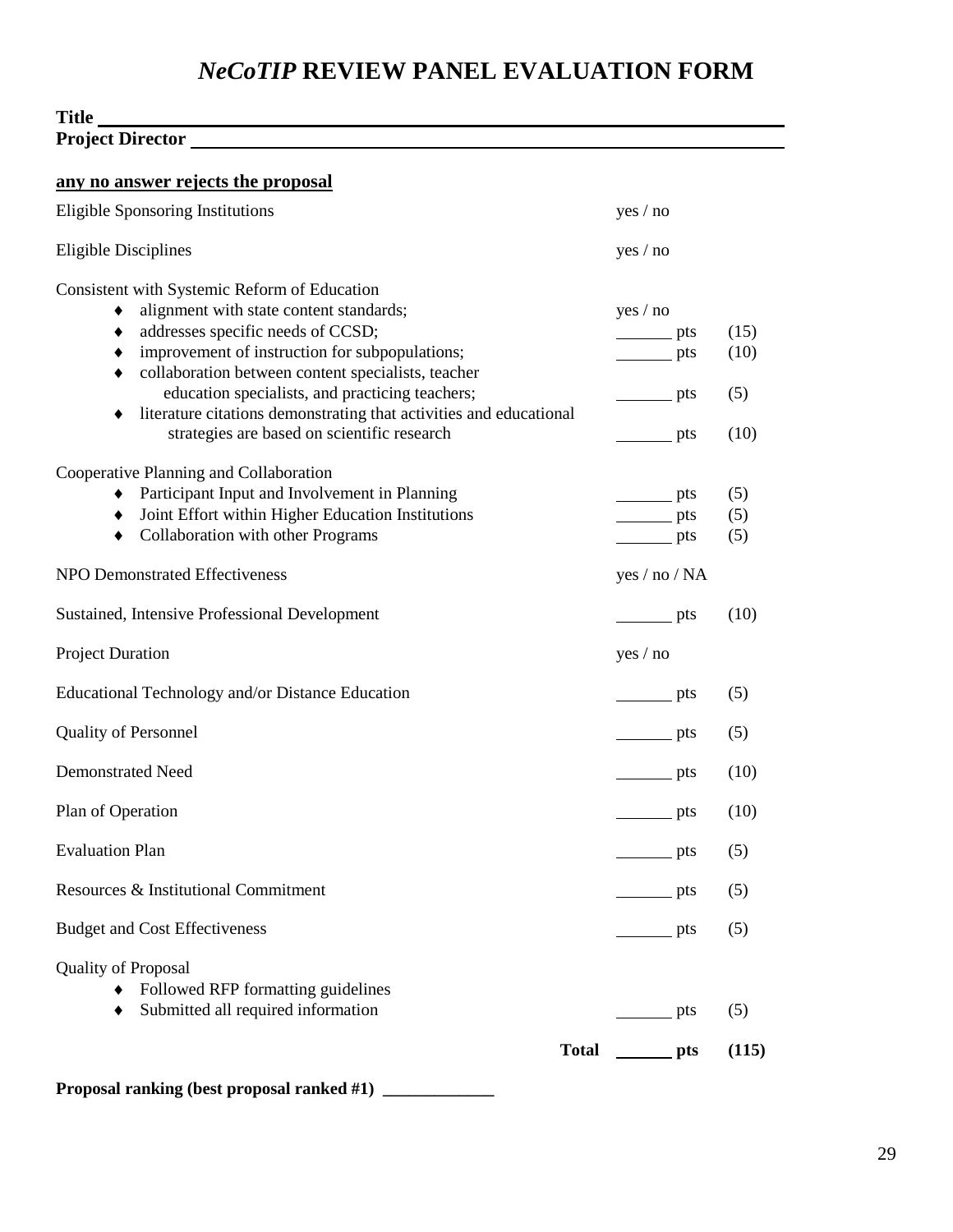# **APPENDIX B**

# **CONTACTS**

Documents referred to in this RFP and state content standards in English language arts, mathematics, and science may be obtained from the following contacts.

#### *NeCoTIP***, K-16 INITIATIVES, AND HIGHER EDUCATION K-12 PARTNERSHIPS**

Leslie James, Nevada Department of Education (775) 687-9134 [ljames@doe.nv.gov](mailto:ljames@doe.nv.gov) Jeffrey Shih, Ph.D., NSHE System Sponsored Projects Office (702) 895-5340 [jshih@unlv.nevada.edu](mailto:david_charlet@ccsn.edu)

# **NEVADA DEPARTMENT OF EDUCATION**

**Homepage**  Nevada Department of Education at [http://www.doe.nv.gov](http://www.doe.nv.gov/)

#### **Office of Educator Development and Support**

Leslie James, K-12 Title II-A Education Programs Professional, (775) 687-9134, [ljames@doe.nv.gov](mailto:ljames@doe.nv.gov)

#### **NVDOE English and Language Arts Education Programs Professional:**

Darrin Hardman: [dhardman@doe.nv.gov,](mailto:dhardman@doe.nv.gov) (702) 486-6602

#### **NVDOE Mathematics Education Programs Professional:**

Mike Pacheco: mpacheco@doe.nv.gov, (775) 687-9135

#### **NVDOE Science Education Programs Professional:**

Andre DeLeon: [adeleon@doe.nv.gov,](mailto:adeleon@doe.nv.gov) (775) 687-9184

#### **NVDOE Office of Special Education, Elementary and Secondary Education and School Improvement Programs:**

Marva Cleven, Director of the Office of Special Education: [mcleven@doe.nv.gov,](mailto:mcleven@doe.nv.gov) (775) 687-9146

Gayle Magee, Title I Programs Supervisor: **gmagee@doe.nv.gov**, (775) 687-9215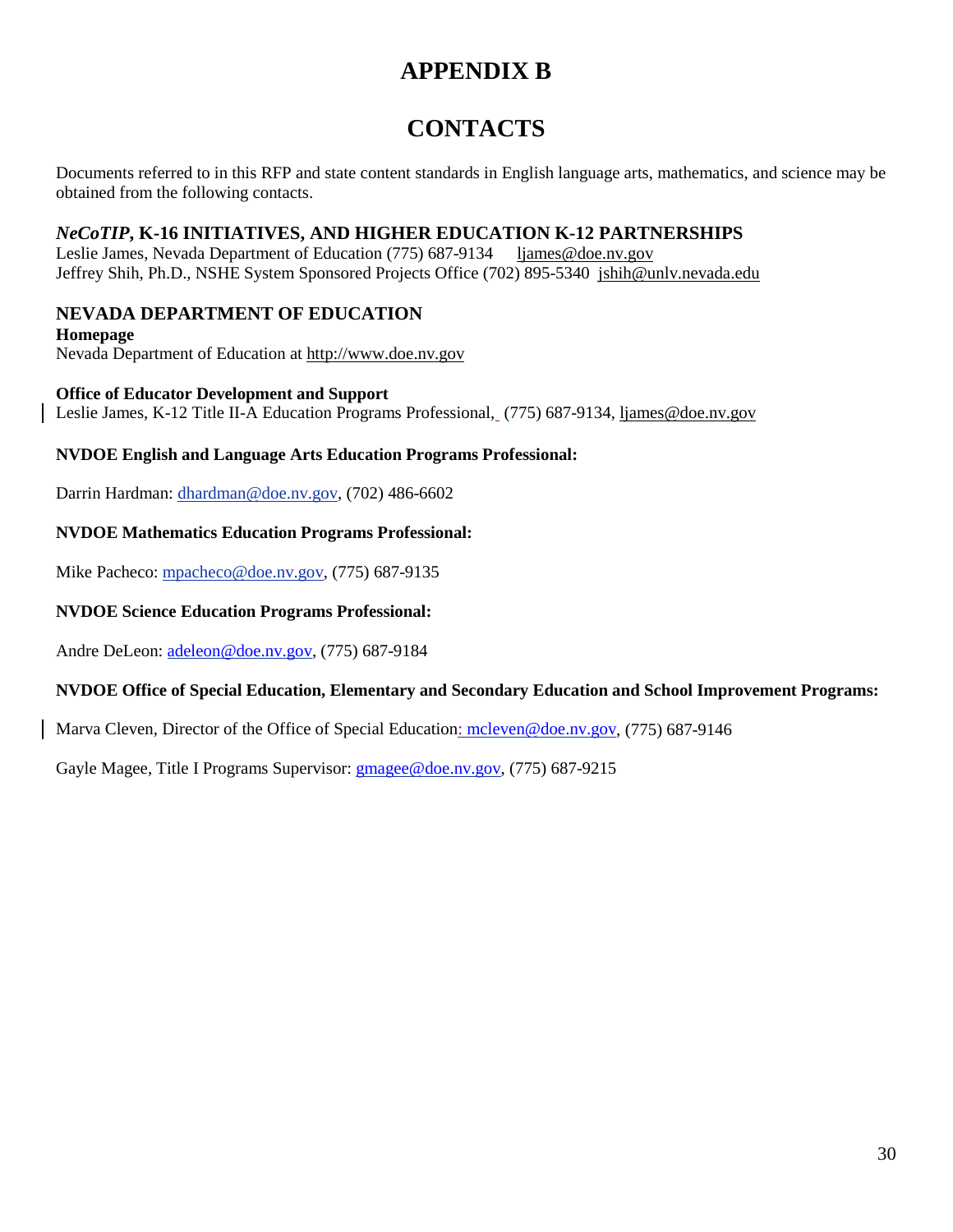#### **STATEWIDE PROFESSIONAL ORGANIZATIONS**

Nevada Math Council and regional organizations: Tracy Gruber, (775) 687-9251

Nevada State Science Teachers Association and 5 regional organizations: Andre DeLeon, (775) 687-9182

Northern Nevada Writing Project: Co-Directors: Maureen McBride and Kim Cuevas Administrative Assistant: Diane Olvera dolvera@unr.edu, (775) 784-1161

Southern Nevada Writing Project: Director: Marilyn McKinney, [marilyn@unlv.nevada.edu,](mailto:marilyn@unlv.nevada.edu) (702) 895-3337 Co-Director: Ian Salzman, [imsalzman@interact.ccsd.net,](mailto:imsalzman@interact.ccsd.net) (702) 799-2580 Co-Director: Ruth Devlin, [rdevlin@interact.ccsd.net,](mailto:rdevlin@interact.ccsd.net) (702) 799-5660

#### **REGIONAL PROFESSIONAL DEVELOPMENT PROGRAMS**

**Northwestern** (Carson City, Churchill, Douglas, Lyon, Storey, Washoe counties): Kirsten Gleissner, Director, [kgleissner@washoeschools.net](mailto:kgleissner@washoeschools.net) , (775) 861-1242

**Northeastern** (Elko, Eureka, Humboldt, Lander, Pershing, White Pine counties): Sarah Negrete, Ph.D, [snegrete@ecsdnv.net](mailto:snegrete@ecsdnv.net) , Director, (775) 753-3879

**Southern** (Clark, Esmeralda, Lincoln, Mineral, Nye counties): Bill Hanlon, Director, (702) 799-3828, [bhanlon@interact.ccsd.net](mailto:bhanlon@interact.ccsd.net)